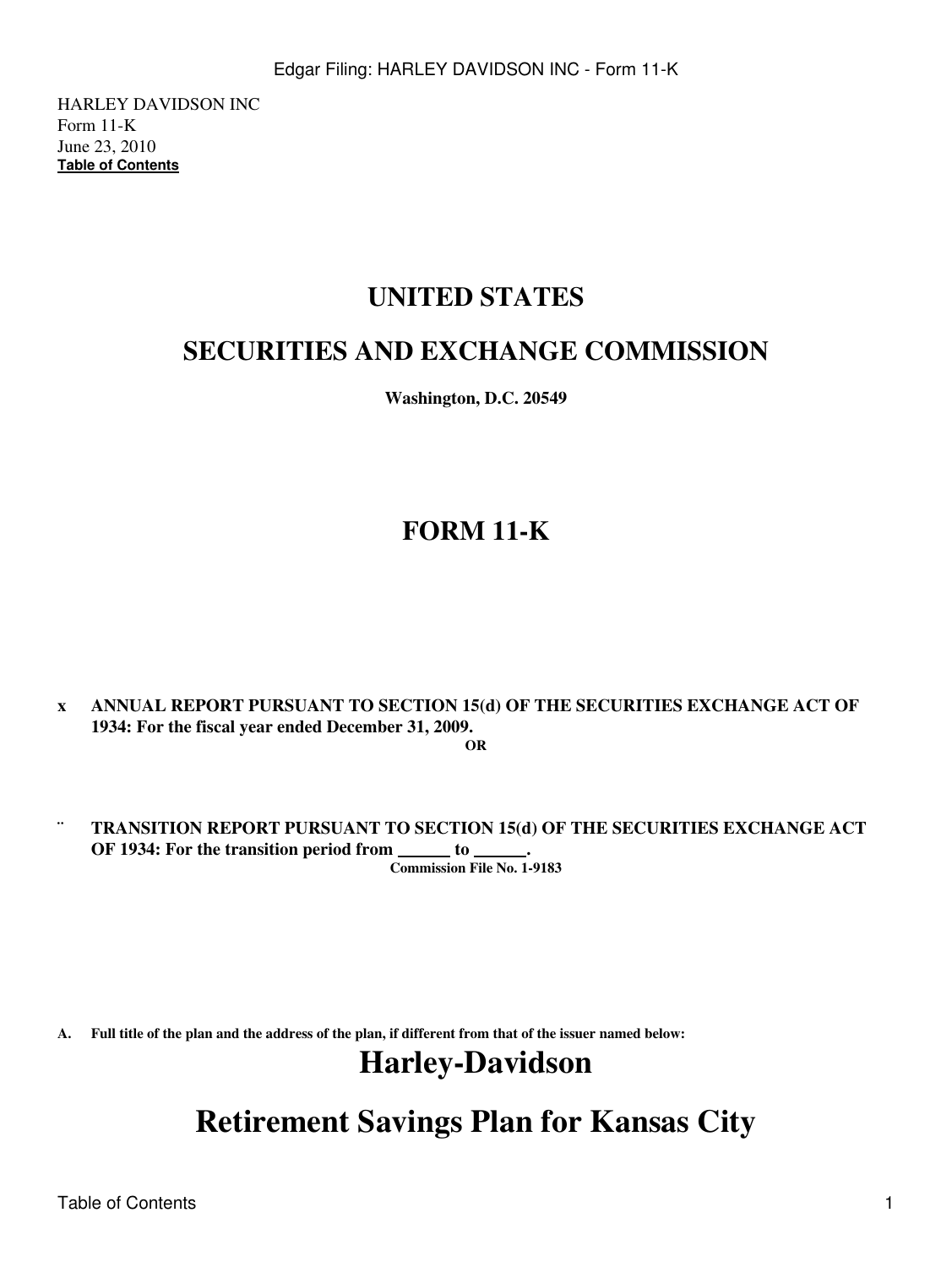Edgar Filing: HARLEY DAVIDSON INC - Form 11-K

# **Hourly Bargaining Unit Employees**

**B. Name of issuer of the securities held pursuant to the plan and the address of its principal executive office: Harley-Davidson, Inc.**

**3700 West Juneau Avenue**

**Milwaukee, Wisconsin 53208**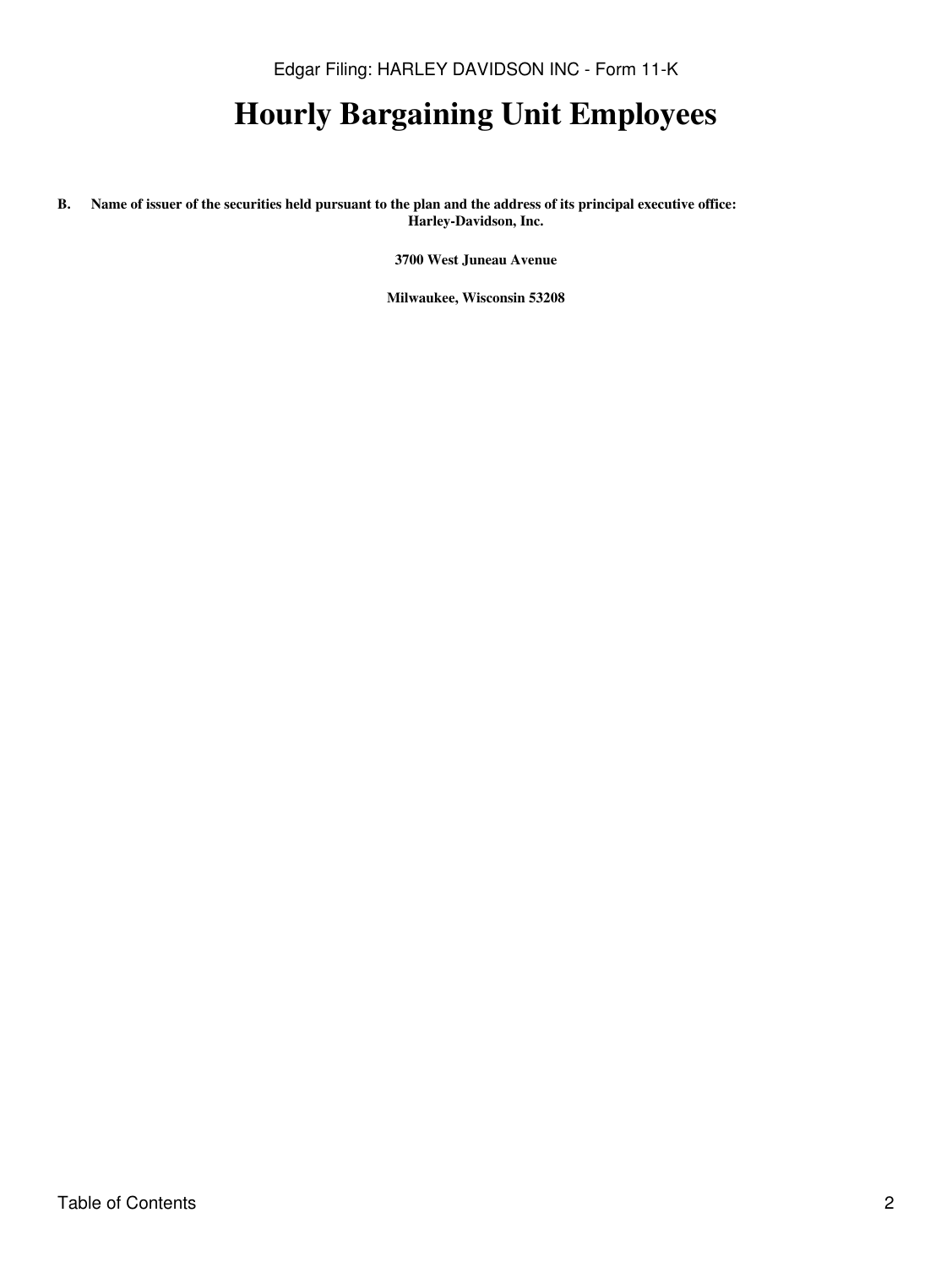# **REQUIRED INFORMATION**

- 1. Not applicable.
- 2. Not applicable.
- 3. Not applicable.
- 4. The Harley-Davidson Retirement Savings Plan for Kansas City Hourly Bargaining Unit Employees (the Plan) is subject to the requirements of the Employee Retirement Income Security Act of 1974 (ERISA). Attached hereto is a copy of the most recent financial statements and schedule of the Plan prepared in accordance with the financial reporting requirements of ERISA.
- **Exhibit**
- 23 Consent of Independent Registered Public Accounting Firm
- 2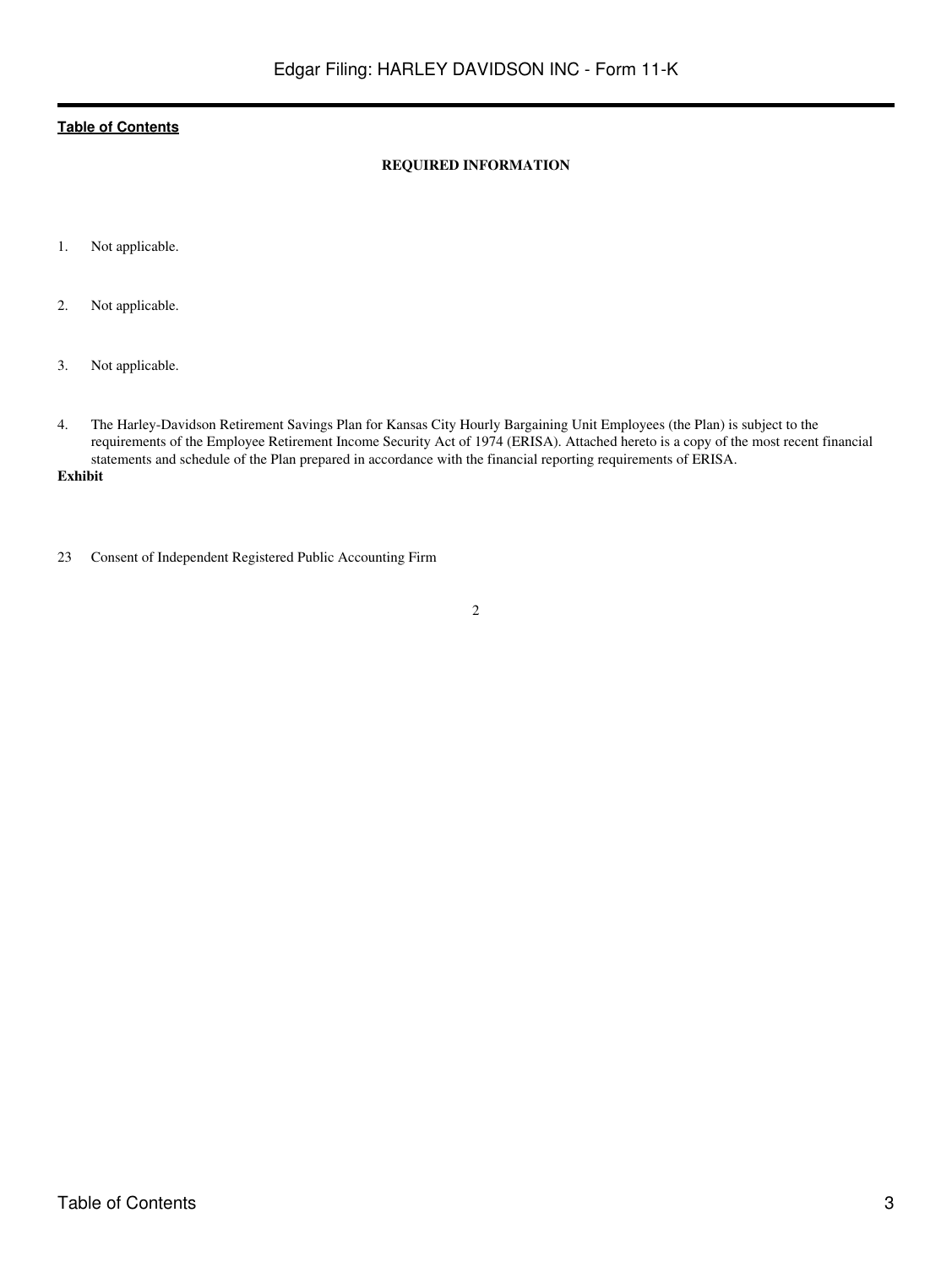#### **SIGNATURE**

Pursuant to the requirements of the Securities Exchange Act of 1934, the trustees (or other persons who administer the Plan) have duly caused this annual report to be signed on its behalf by the undersigned hereunto duly authorized.

> Harley-Davidson Retirement Savings Plan for Kansas City Hourly

Bargaining Unit Employees

Date: June 23, 2010 By: /S/ PERRY A. GLASSGOW **Perry A. Glassgow Chairman, Retirement Plans Committee**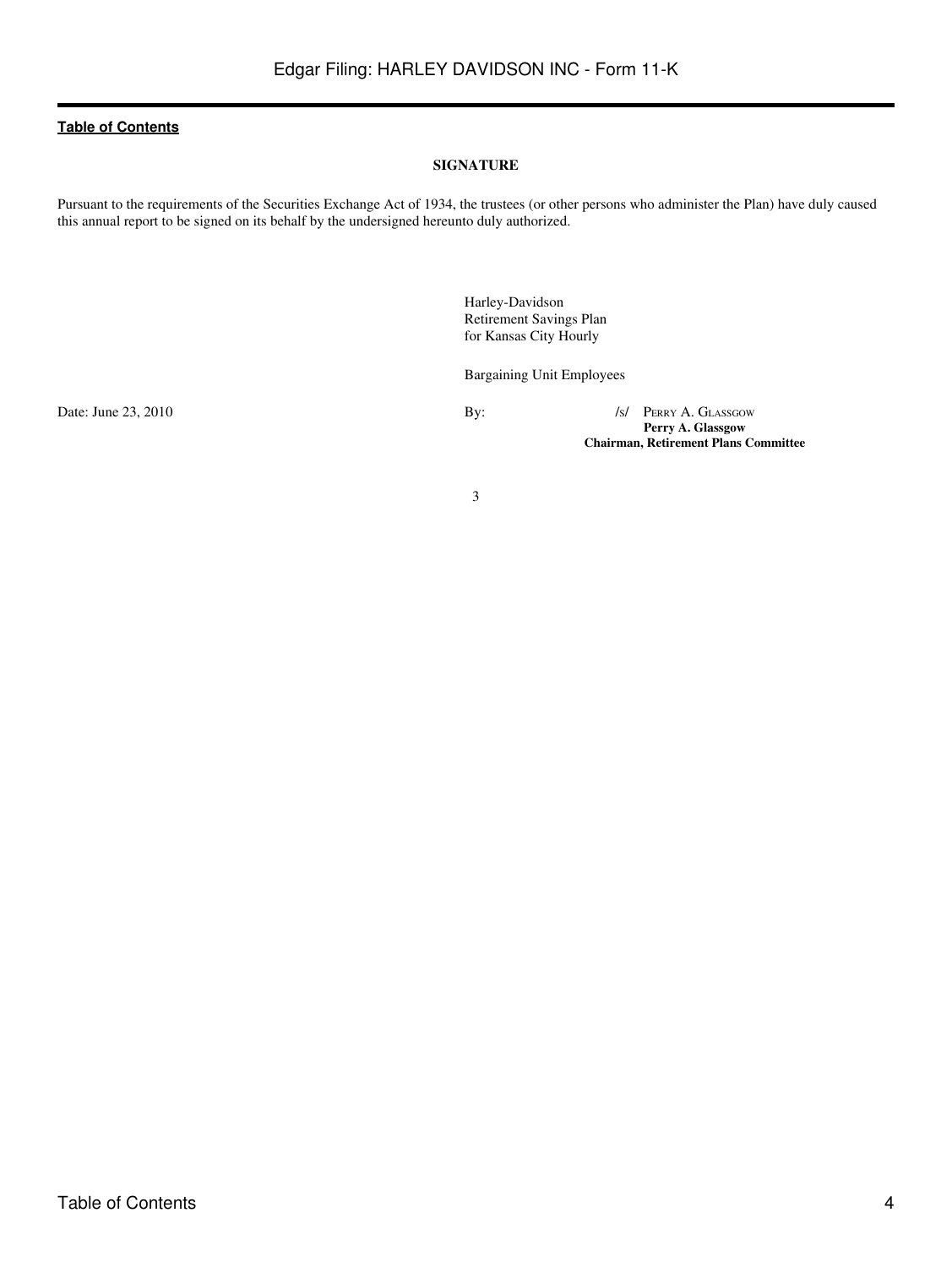# **Harley-Davidson Retirement Savings Plan for Kansas City**

# **Hourly Bargaining Unit Employees**

#### **Financial Statements**

# **and Supplemental Schedule**

# **Years Ended December 31, 2009 and 2008**

# **Contents**

<span id="page-4-0"></span>

| Report of Independent Registered Public Accounting Firm                                                                                |             |
|----------------------------------------------------------------------------------------------------------------------------------------|-------------|
| <b>Financial Statements</b>                                                                                                            |             |
| Statements of Assets Available for Benefits<br>Statements of Changes in Assets Available for Benefits<br>Notes to Financial Statements | 6<br>7<br>8 |
| Supplemental Schedule                                                                                                                  | 21          |
| Schedule H, Line 4i Schedule of Assets (Held at End of Year)                                                                           | 22          |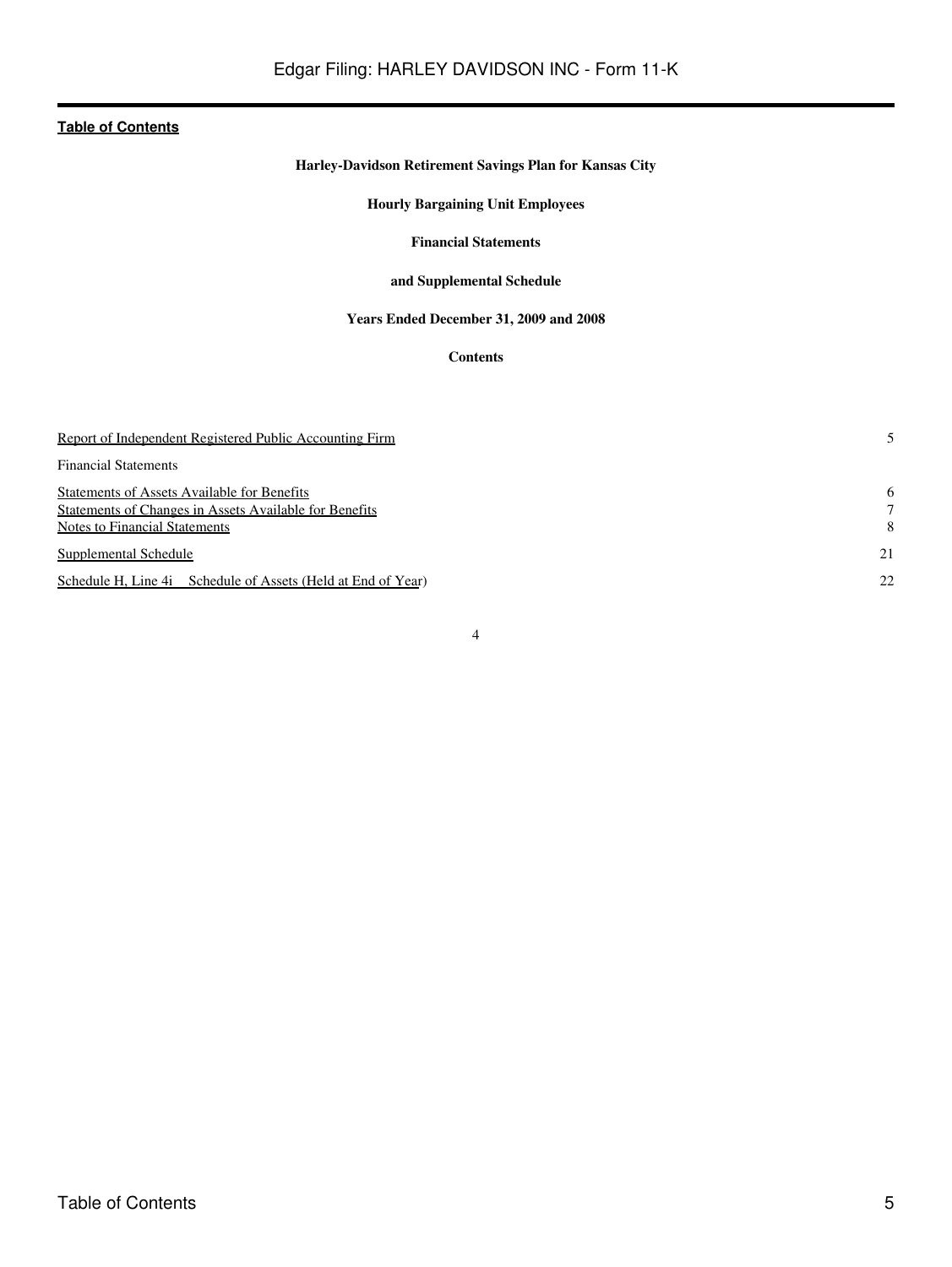#### **Report of Independent Registered Public Accounting Firm**

<span id="page-5-0"></span>The Harley-Davidson Retirement Plans Committee

Harley-Davidson Retirement Savings

Plan for Kansas City Hourly Bargaining Unit Employees

We have audited the accompanying statements of assets available for benefits of Harley-Davidson Retirement Savings Plan for Kansas City Hourly Bargaining Unit Employees as of December 31, 2009 and 2008, and the related statements of changes in assets available for benefits for the years then ended. These financial statements are the responsibility of the Plans management. Our responsibility is to express an opinion on these financial statements based on our audits.

We conducted our audits in accordance with the standards of the Public Company Accounting Oversight Board (United States). Those standards require that we plan and perform the audit to obtain reasonable assurance about whether the financial statements are free of material misstatement. We were not engaged to perform an audit of the Plan s internal control over financial reporting. Our audits included consideration of internal control over financial reporting as a basis for designing audit procedures that are appropriate in the circumstances, but not for the purpose of expressing an opinion on the effectiveness of the Plans internal control over financial reporting. Accordingly, we express no such opinion. An audit also includes examining, on a test basis, evidence supporting the amounts and disclosures in the financial statements, assessing the accounting principles used and significant estimates made by management, and evaluating the overall financial statement presentation. We believe that our audits provide a reasonable basis for our opinion.

In our opinion, the financial statements referred to above present fairly, in all material respects, the assets available for benefits of the Plan at December 31, 2009 and 2008, and the changes in its assets available for benefits for the years then ended, in conformity with U.S. generally accepted accounting principles.

Our audits were performed for the purpose of forming an opinion on the financial statements taken as a whole. The accompanying supplemental schedule of assets (held at end of year) as of December 31, 2009, is presented for purposes of additional analysis and is not a required part of the financial statements but is supplementary information required by the Department of Labor s Rules and Regulations for Reporting and Disclosure under the Employee Retirement Income Security Act of 1974. This supplemental schedule is the responsibility of the Plans management. The supplemental schedule has been subjected to auditing procedures applied in our audits of the financial statements and, in our opinion, is fairly stated in all material respects in relation to the financial statements taken as a whole.

/s/ Ernst & Young LLP

Milwaukee, Wisconsin

June 23, 2010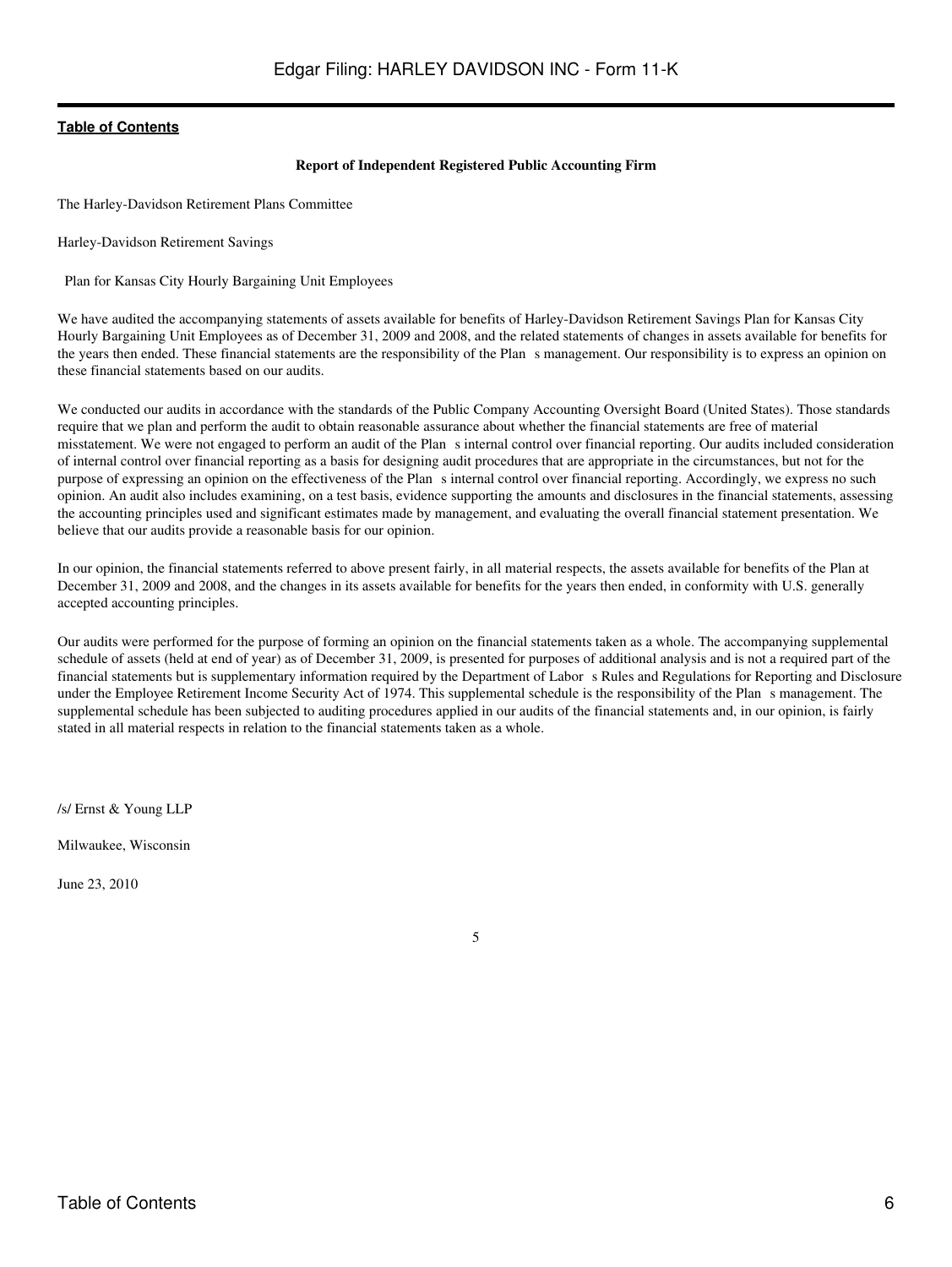# **Harley-Davidson Retirement Savings Plan for Kansas City**

# **Hourly Bargaining Unit Employees**

### **Statements of Assets Available for Benefits**

<span id="page-6-0"></span>

|                                                                           | December 31 |             |
|---------------------------------------------------------------------------|-------------|-------------|
|                                                                           | 2009        | 2008        |
| <b>Assets</b>                                                             |             |             |
| Investments:                                                              |             |             |
| Interest in Harley-Davidson Retirement Savings Plan Master Trust (Note 3) | \$7,476,244 | \$4,991,823 |
| Notes receivable from participants                                        | 600,838     | 510,135     |
|                                                                           |             |             |
| Total investments                                                         | 8,077,082   | 5,501,958   |
| Company contribution receivable                                           |             | 189.944     |
|                                                                           |             |             |
| Assets available for benefits at fair value                               | 8,077,082   | 5,691,902   |
|                                                                           |             |             |
| Adjustment from fair value to contract value for interest in              |             |             |
| Harley-Davidson Retirement Savings Plan                                   |             |             |
| Master Trust relating to fully benefit-responsive investment contracts    | 13,731      | 34,489      |
|                                                                           |             |             |
| Assets available for benefits                                             | \$8,090,813 | \$5,726,391 |
|                                                                           |             |             |

See accompanying notes.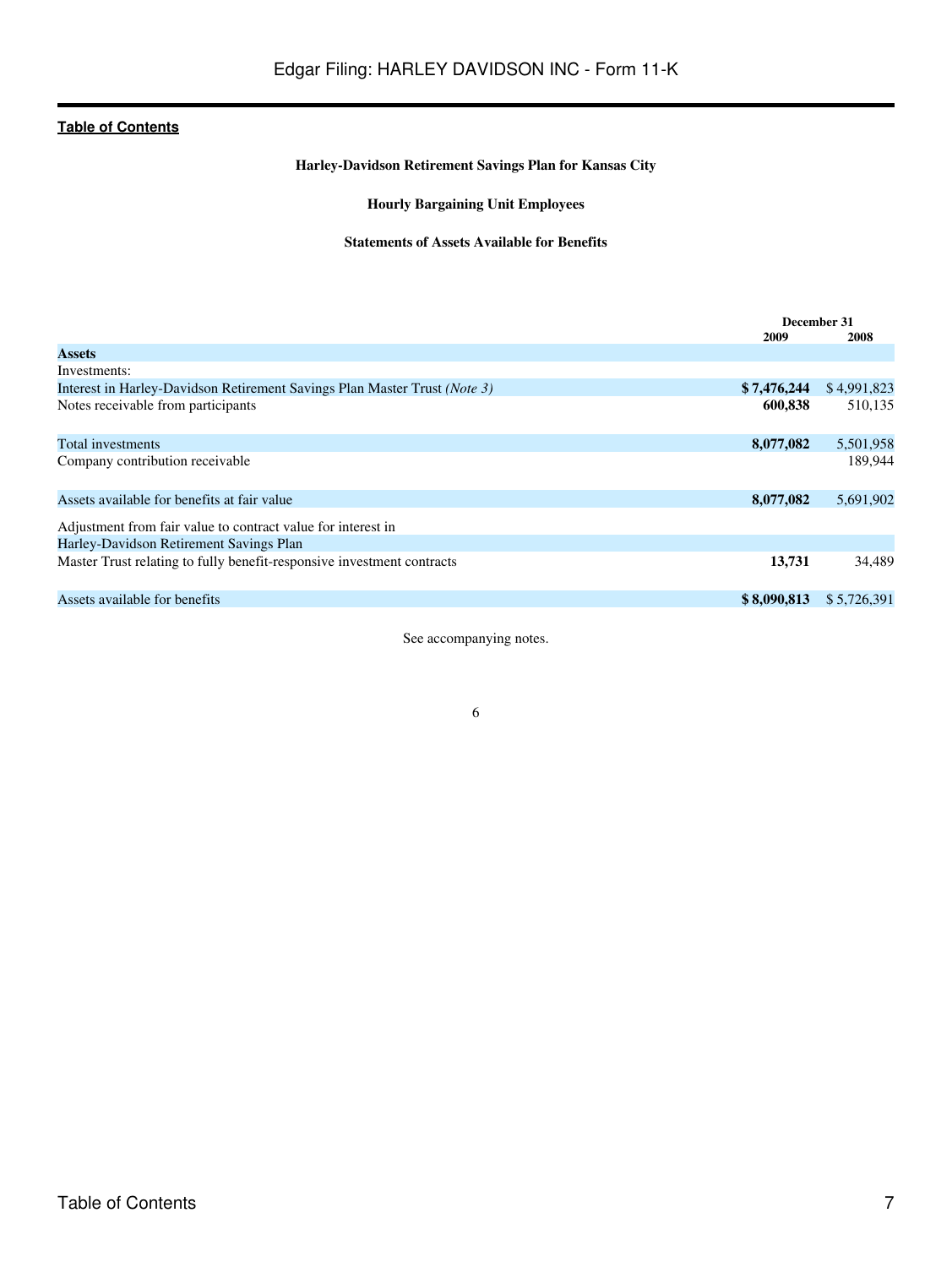# **Harley-Davidson Retirement Savings Plan for Kansas City**

# **Hourly Bargaining Unit Employees**

# **Statements of Changes in Assets Available for Benefits**

<span id="page-7-0"></span>

|                                                                                          | <b>Year Ended December 31</b><br>2009<br>2008 |                        |
|------------------------------------------------------------------------------------------|-----------------------------------------------|------------------------|
| Additions:                                                                               |                                               |                        |
| Investment income (loss):                                                                |                                               |                        |
| Interest income                                                                          | \$<br>31,996                                  | 47,130<br>$\mathbb{S}$ |
| Equity in investment income (loss) of Harley-Davidson Savings Plan Master Trust (Note 3) | 1,853,419                                     | (2,724,527)            |
| Total investment income (loss)                                                           | 1,885,415                                     | (2,677,397)            |
| Contributions:                                                                           |                                               |                        |
| Participant                                                                              | 831,182                                       | 1,032,880              |
| Participant rollovers                                                                    |                                               | 17,190                 |
| Company                                                                                  |                                               | 189,643                |
| Total contributions                                                                      | 831,182                                       | 1,239,713              |
| Total                                                                                    | 2,716,597                                     | (1,437,684)            |
| Deductions:                                                                              |                                               |                        |
| Benefit payments and withdrawals                                                         | 345,840                                       | 209,380                |
| Administrative expenses                                                                  | 6,185                                         | 4,946                  |
| Total                                                                                    | 352,025                                       | 214,326                |
|                                                                                          |                                               |                        |
| Net increase (decrease) before transfers to other Harley-Davidson Plans                  | 2,364,572                                     | (1,652,010)            |
| Transfers (to) from other Harley-Davidson Plans                                          | (150)                                         | (85,908)               |
|                                                                                          |                                               |                        |
| Net increase (decrease)                                                                  | 2,364,422                                     | (1,737,918)            |
| Assets available for benefits at beginning of year                                       | 5,726,391                                     | 7,464,309              |
| Assets available for benefits at end of year                                             | \$8,090,813                                   | \$5,726,391            |

See accompanying notes.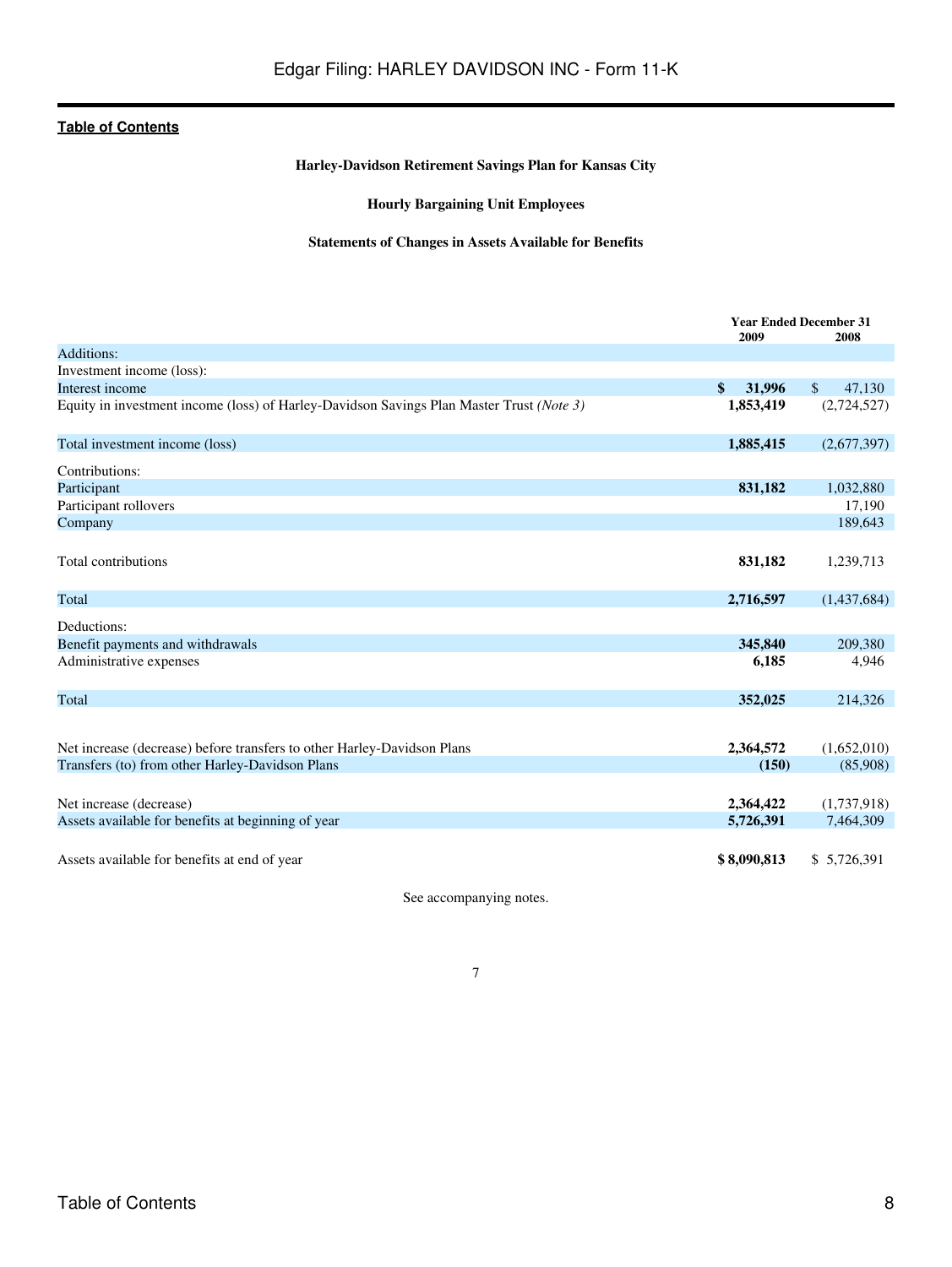#### **Harley-Davidson Retirement Savings Plan for Kansas City**

#### **Hourly Bargaining Unit Employees**

#### **Notes to Financial Statements**

#### **Years Ended December 31, 2009 and 2008**

#### <span id="page-8-0"></span>**1. Description of the Plan**

The following brief description of the Harley-Davidson Retirement Savings Plan for Kansas City Hourly Bargaining Unit Employees (the Plan) is provided for general information purposes only. Participants should refer to the *Summary Plan Description* for more complete information.

#### *General*

The Plan is a defined-contribution plan that covers hourly employees of the Harley-Davidson Motor Company Group, Inc. (the Company) Kansas City plant, subject to a union bargaining agreement and meeting minimum eligibility requirements. The Plan is subject to the provisions of the Employee Retirement Income Security Act of 1974, as amended (ERISA).

#### *Contributions*

Participants may defer a portion of their compensation on a pretax basis through contributions to the Plan. The Plan allows participants to make Roth contributions to the Plan on an after-tax basis. For purposes of the Plan, a Roth contribution is an elective deferral that otherwise would be a pretax contribution to the Plan, but the participant, at the time of making the cash or deferral election with respect to the contribution, has irrevocably designated it as a Roth contribution rather than as a pretax contribution. A Roth contribution is included in the participants taxable income at the time the participant would have received that amount in cash if the participant had not elected to have the amount contributed to the Plan as a Roth contribution. The maximum amount that participants may defer and contribute to the Plan is determined from time to time by the plan administrator and is subject to limitations under the Internal Revenue Code (the Code).

The Plan allows for Company matching contributions in Company common stock. Company matching contributions of \$0.25 per dollar of participant contributions are made when the Company meets certain financial performance targets and apply only to participant contributions up to  $6\%$  of a participant s eligible compensation.

Rollover contributions to the Plan are permitted under certain circumstances, as defined in the Plan.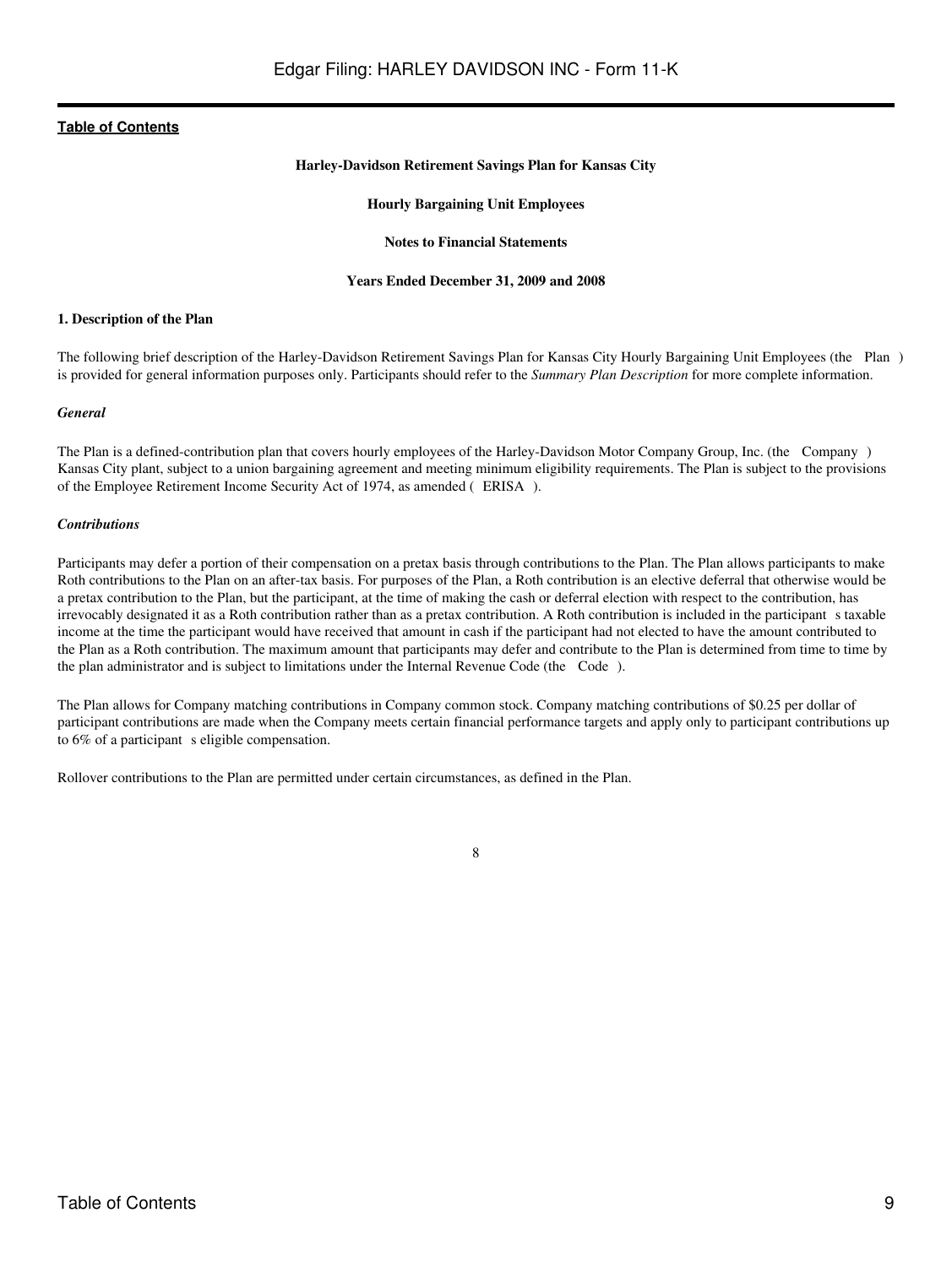#### **Harley-Davidson Retirement Savings Plan for Kansas City**

#### **Hourly Bargaining Unit Employees**

#### **Notes to Financial Statements (continued)**

#### **1. Description of the Plan (continued)**

#### *Participants Accounts*

Separate accounts are maintained for each participant. The account balances are adjusted on a daily basis for participants contributions, Company contributions, net investment income, loan fees, and distributions of participants benefits or withdrawals.

Participants have the option of investing their contributions in one or any combination of 25 investment funds.

The Plan is intended to satisfy the requirements under Section 404(c) of ERISA and, therefore, provides that participants may choose to direct their contributions and/or all or part of their account balances among any of the Plans investment alternatives daily.

The benefit to which a participant is entitled is the benefit that can be provided from the participant s vested account.

#### *Vesting*

Participants are immediately vested in 100% of their contributions and earnings thereon. Participants vest 100% in Company contributions after completing three years of service, with 1,000 hours of service in each year. Participants who terminate due to death, disability, or retirement immediately become 100% vested in their entire account.

#### *Payments of Benefits*

Benefit and withdrawal payments consist of the following:

For payments made upon retirement, death, disability, or termination of employment, the balance in a participant s account is paid to the participant or beneficiary in a lump sum, periodic payments (in certain instances), or other form of payment as allowed under the Plan.

Participants may not withdraw prior to retirement, death, disability, or termination of employment any portion of their account pertaining to contributions made under provisions of Section 401(k) of the Code, except for financial hardships, as defined in the Code, or after the participant attains age 59<sup>1</sup>/2 or becomes disabled, as defined by the Social Security Administration. The permissible in-service withdrawals are from participant contributions.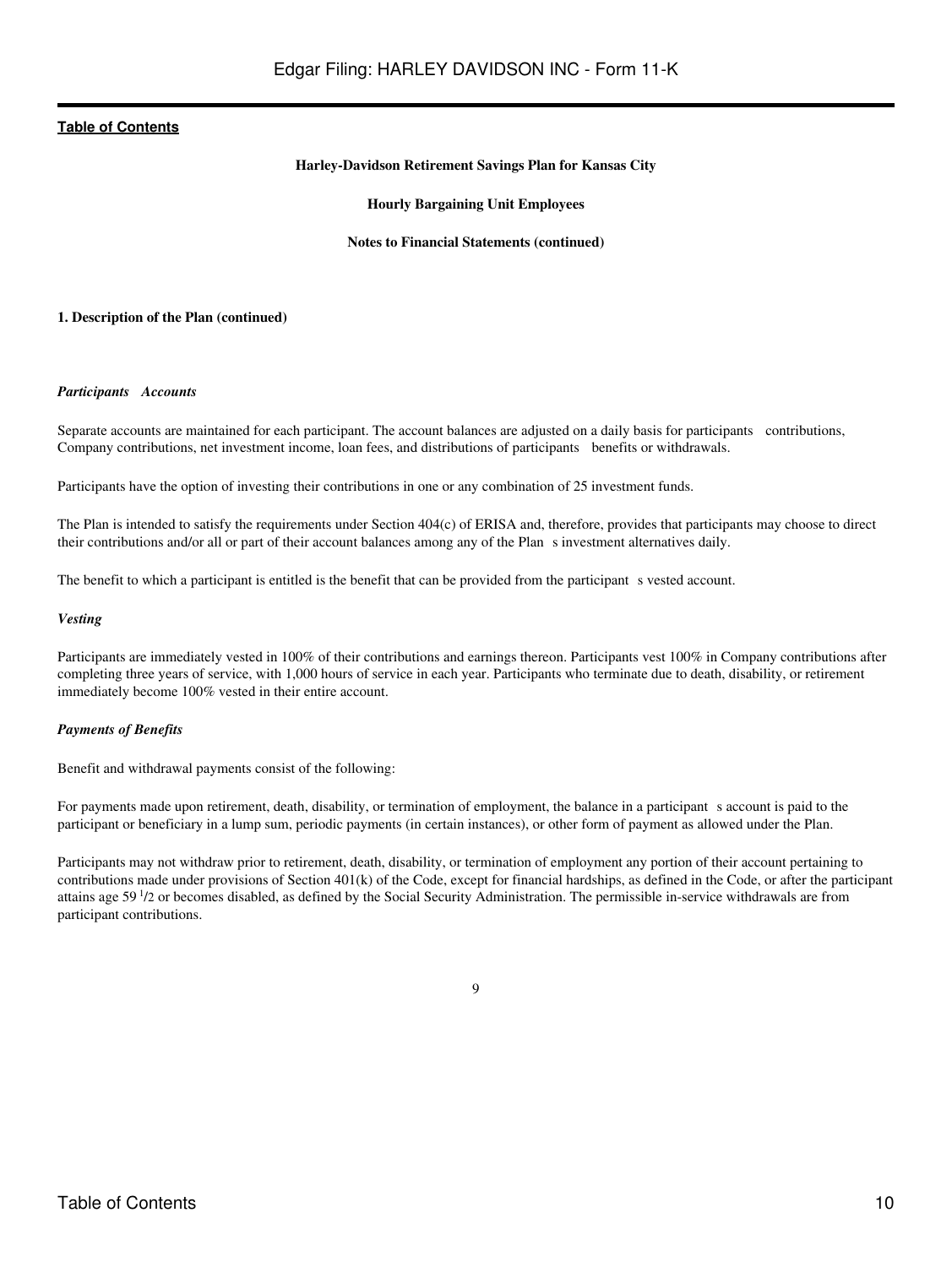#### **Harley-Davidson Retirement Savings Plan for Kansas City**

#### **Hourly Bargaining Unit Employees**

#### **Notes to Financial Statements (continued)**

#### **1. Description of the Plan (continued)**

#### *Participant Loans*

Participants may borrow up to 50% of their vested account balances, not to exceed \$50,000. A Borrower may request a loan only if the vested Plan account balance is at least \$2,000 and the minimum loan amount shall be \$1,000. Loans are not permitted from employer matching contributions regardless of vesting status. Loans bear interest commensurate with the rate which would be charged by commercial lenders for similar loans. The term of the loan cannot exceed five years (ten years in the case of a home purchase).

#### *Administrative Expenses*

Administrative expenses are shared by the Company and the Plan. Loan application and service fees are paid directly by participants.

#### **2. Summary of Significant Accounting Policies**

#### *Investments*

The Plan s investments consist of its interest in the net assets of the Harley-Davidson Retirement Savings Plan Master Trust (the Master Trust) and notes receivable from participants. The interest in the net assets of the Master Trust is stated at fair value. Notes receivable from participants are stated at their unpaid principal balances plus accrued interest, which approximate fair value. The Master Trust is an arrangement by which certain investments of the Plan and four other Harley-Davidson defined-contribution plans share a trust (see Note 3). The Plans investment in the Master Trust is based on its equity share of the Master Trust s net assets. Purchases and sales of specific Master Trust investments are recorded on a trade-date basis. Dividends are recorded on the ex-dividend date.

The Master Trust has an investment in the Managed Income Portfolio, a common trust fund of the Fidelity Group Trust for Employee Benefit Plans (the Managed Income Portfolio Fund), which includes benefit-responsive investment contracts. Investment contracts held by a defined-contribution plan are required to be reported at fair value. However, contract value is the relevant measurement attribute for that portion of the net assets available for benefits of a defined-contribution plan attributable to fully benefit-responsive investment contracts because contract value is the amount participants would receive if they were to initiate permitted transactions under the terms of the Plan. Contract value represents contributions plus earnings, less participant withdrawals and administrative expenses. The statements of assets available for benefits present the fair value of the Managed Income Portfolio Fund and the adjustment from fair value to contract value.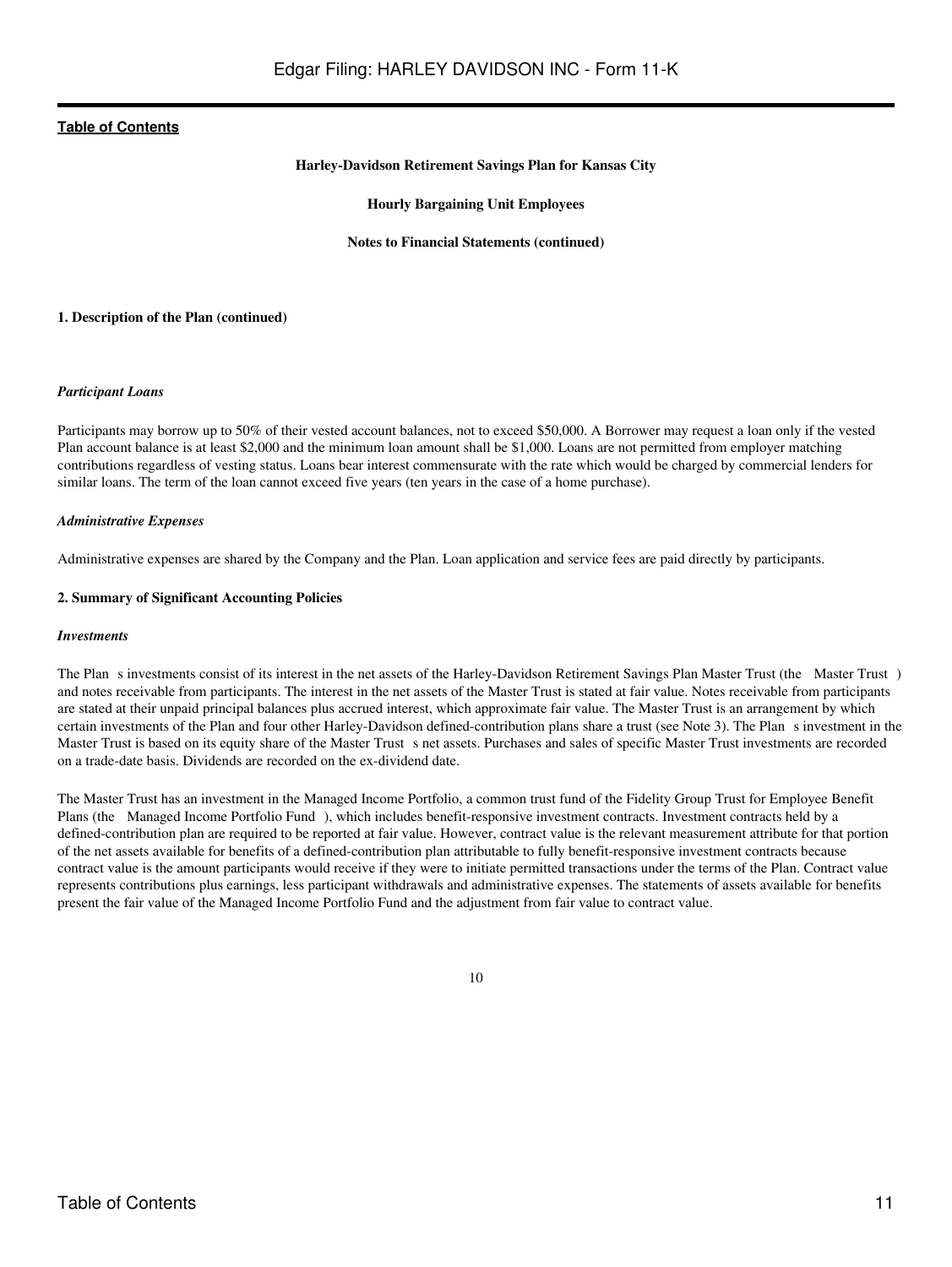#### **Harley-Davidson Retirement Savings Plan for Kansas City**

#### **Hourly Bargaining Unit Employees**

#### **Notes to Financial Statements (continued)**

#### **2. Summary of Significant Accounting Policies (continued)**

#### *Fair Value Measurements*

Accounting Standards Codification (ASC) Topic 820, *Fair Value Measurements and Disclosures,* provides a framework for measuring fair value. That framework provides a fair value hierarchy that prioritizes the inputs to valuation techniques used to measure fair value. The hierarchy gives the highest priority to unadjusted quoted prices in active markets for identical assets or liabilities (Level 1 measurements) and the lowest priority to unobservable inputs (Level 3 measurements). The three levels of the fair value hierarchy under ASC Topic 820 are described below:

- *Level 1* Inputs to the valuation methodology are unadjusted quoted prices for identical assets or liabilities in active markets that the Plan has the ability to access.
- *Level 2* Inputs to the valuation methodology include:

Quoted prices for similar assets or liabilities in active markets;

Quoted prices for identical or similar assets or liabilities in inactive markets;

Inputs other than quoted prices that are observable for the asset or liability;

Inputs that are derived principally from or corroborated by observable market data by correlation or other means.

If the asset or liability has a specified (contractual) term, the Level 2 input must be observable for substantially the full term of the asset or liability.

*Level 3* Inputs to the valuation methodology are unobservable and significant to the fair value measurement.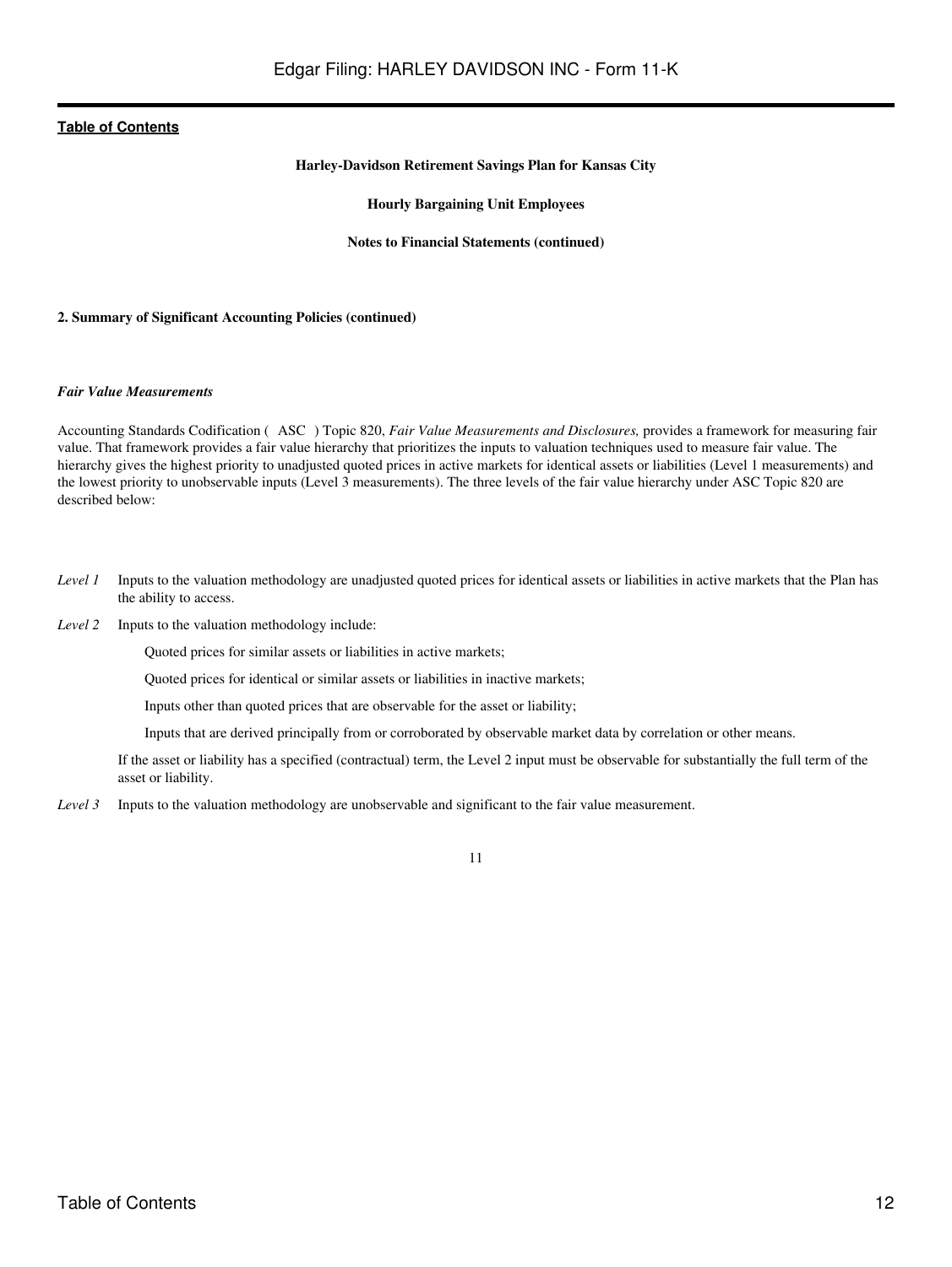#### **Harley-Davidson Retirement Savings Plan for Kansas City**

#### **Hourly Bargaining Unit Employees**

#### **Notes to Financial Statements (continued)**

#### **2. Summary of Significant Accounting Policies (continued)**

The asset s or liability s fair value measurement level within the fair value hierarchy is based on the lowest level of any input that is significant to the fair value measurement. Valuation techniques used need to maximize the use of observable inputs and minimize the use of unobservable inputs.

Following is a description of the valuation methodologies used at December 31, 2009 and 2008, for the Plan s non-Master Trust related assets measured at fair value (see Note 3 for Master Trust fair value measurements):

*Notes receivable from participants*: Valued at amortized cost plus accrued interest, which approximates fair value at year-end.

The following tables sets forth by level, within the fair value hierarchy, the Plan s non-Master Trust related assets at fair value as of December 31, 2009 and 2008:

#### **Non-Master Trust Related Assets at Fair Value as of December 31, 2009**

|                                    |  | Level 1 Level 2 Level 3 | Total |
|------------------------------------|--|-------------------------|-------|
| Notes receivable from participants |  | $$600,838$ \$600,838    |       |

#### **Non-Master Trust Related Assets at Fair Value as of December 31, 2008**

|                                    |  | Level 1 Level 2 Level 3 | Total |
|------------------------------------|--|-------------------------|-------|
| Notes receivable from participants |  | $$510,135$ \$510,135    |       |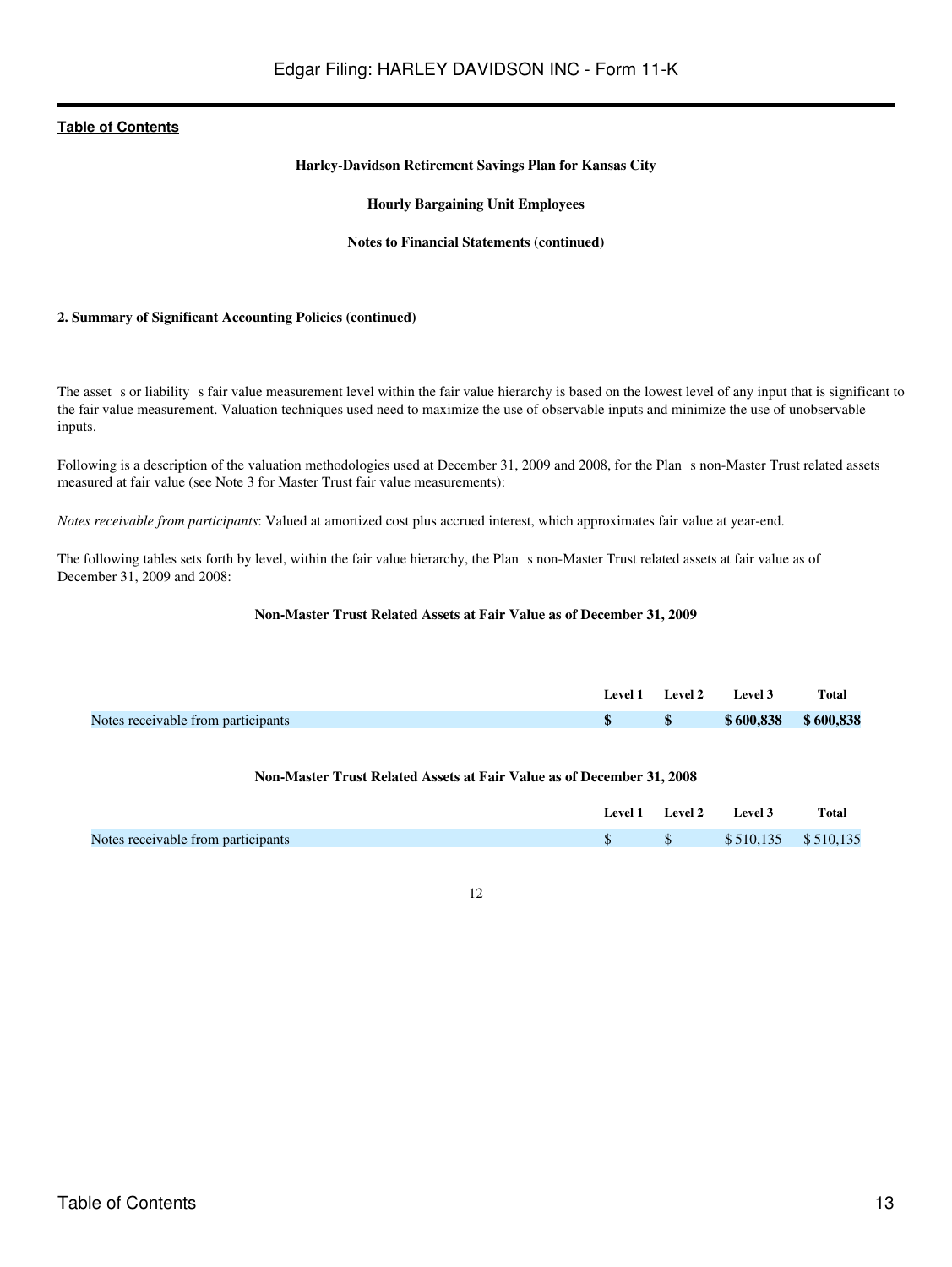#### **Harley-Davidson Retirement Savings Plan for Kansas City**

**Hourly Bargaining Unit Employees**

#### **Notes to Financial Statements (continued)**

#### **2. Summary of Significant Accounting Policies (continued)**

The table below sets forth a summary of changes in the fair value of the Plan s non-Master Trust related Level 3 assets for the years ended December 31, 2009 and 2008:

|                                                   |     | <b>Notes Receivable</b><br><b>From Participants</b> |
|---------------------------------------------------|-----|-----------------------------------------------------|
| Balance, January 1, 2008                          |     | \$<br>617,679                                       |
| New loans issued, interest earned, and repayments | net | (107,544)                                           |
| Balance, December 31, 2008                        |     | 510,135                                             |
| New loans issued, interest earned, and repayments | net | 90,703                                              |
| Balance, December 31, 2009                        |     | \$<br>600.838                                       |

#### *Risks and Uncertainties*

Investments are exposed to various risks, such as interest rate, market, and credit risks. Due to the level of risk associated with certain investments and the level of uncertainty related to changes in the value of investments, it is at least reasonably possible that changes in risks in the near term would materially affect participants account balances and the amounts reported in the financial statements and accompanying notes.

#### *Use of Estimates*

The preparation of financial statements in conformity with U.S. generally accepted accounting principles requires management to make estimates and assumptions that affect the amounts reported in the financial statements and accompanying notes. Actual results could differ from those estimates.

#### *Reclassifications*

Certain amounts previously reported have been reclassified to conform to the current presentation.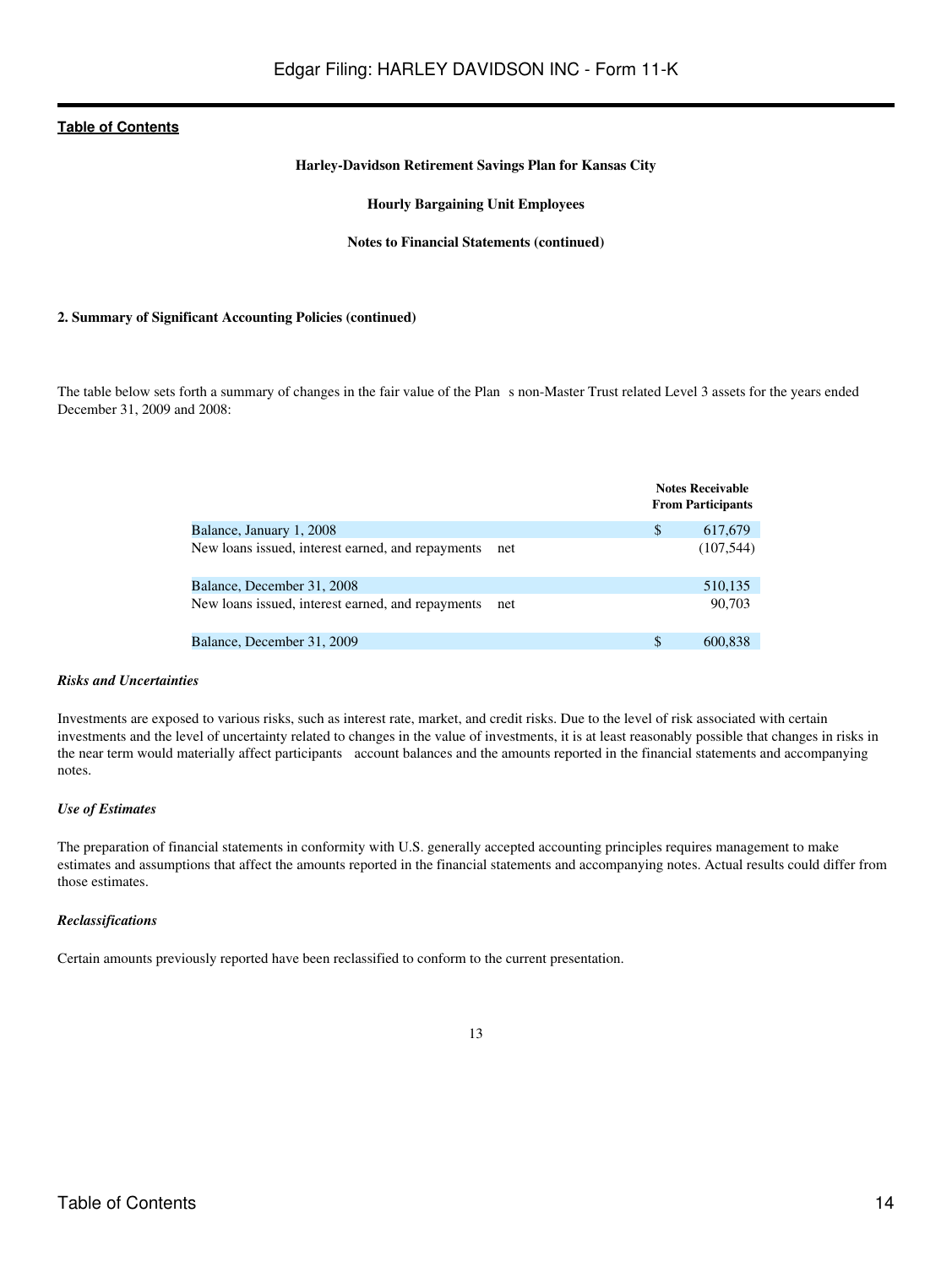#### **Harley-Davidson Retirement Savings Plan for Kansas City**

#### **Hourly Bargaining Unit Employees**

#### **Notes to Financial Statements (continued)**

#### **3. Master Trust Investment**

The net assets of the Master Trust consist primarily of investments held for the Plan, the Harley-Davidson Retirement Savings Plan for Milwaukee and Tomahawk Hourly Bargaining Unit Employees, the Harley-Davidson Retirement Savings Plan for Salaried Employees, the Harley-Davidson Retirement Savings Plan for York Hourly Bargaining Unit Employees, and the Buell Motorcycle Company Retirement Savings Plan (collectively, the Plans). The net assets have been allocated among the Plans based on the respective participants interest, adjusted for other allocable assets and liabilities.

A summary of the Master Trust s net assets at December 31 is as follows:

|                                                                     | 2009          | 2008             |
|---------------------------------------------------------------------|---------------|------------------|
| Investments at fair value:                                          |               |                  |
| Mutual funds:                                                       |               |                  |
| <b>Equity Funds</b>                                                 | \$189,435,816 | \$132,340,706    |
| <b>Balanced Funds</b>                                               | 150,049,841   | 112,759,898      |
| Common trust fund:                                                  |               |                  |
| Managed Income Portfolio Fund                                       | 74,461,110    | 76,820,612       |
| Harley-Davidson, Inc. Common Stock Fund                             | 91,235,087    | 52,026,796       |
|                                                                     |               |                  |
| Net assets of the Master Trust at fair value                        | 505,181,854   | 373,948,012      |
| Adjustment from fair value to contract value for interest in common |               |                  |
| collective trust relating to fully benefit-responsive investment    |               |                  |
| contracts                                                           | 1,384,617     | 4,143,852        |
|                                                                     |               |                  |
| Net assets of the Master Trust at contract value                    | 506,566,471   | 378,091,864      |
| Less amounts allocated to other Plans                               | 499,076,496   | 373,065,552      |
|                                                                     |               |                  |
| Plan s interest in Master Trust after contract value adjustment     | 7,489,975     | 5,026,312        |
| Plan s allocated adjustment from contract value to fair value       | (13,731)      | (34, 489)        |
|                                                                     |               |                  |
| Plan s interest in Master Trust at fair value                       | 7,476,244     | \$.<br>4,991,823 |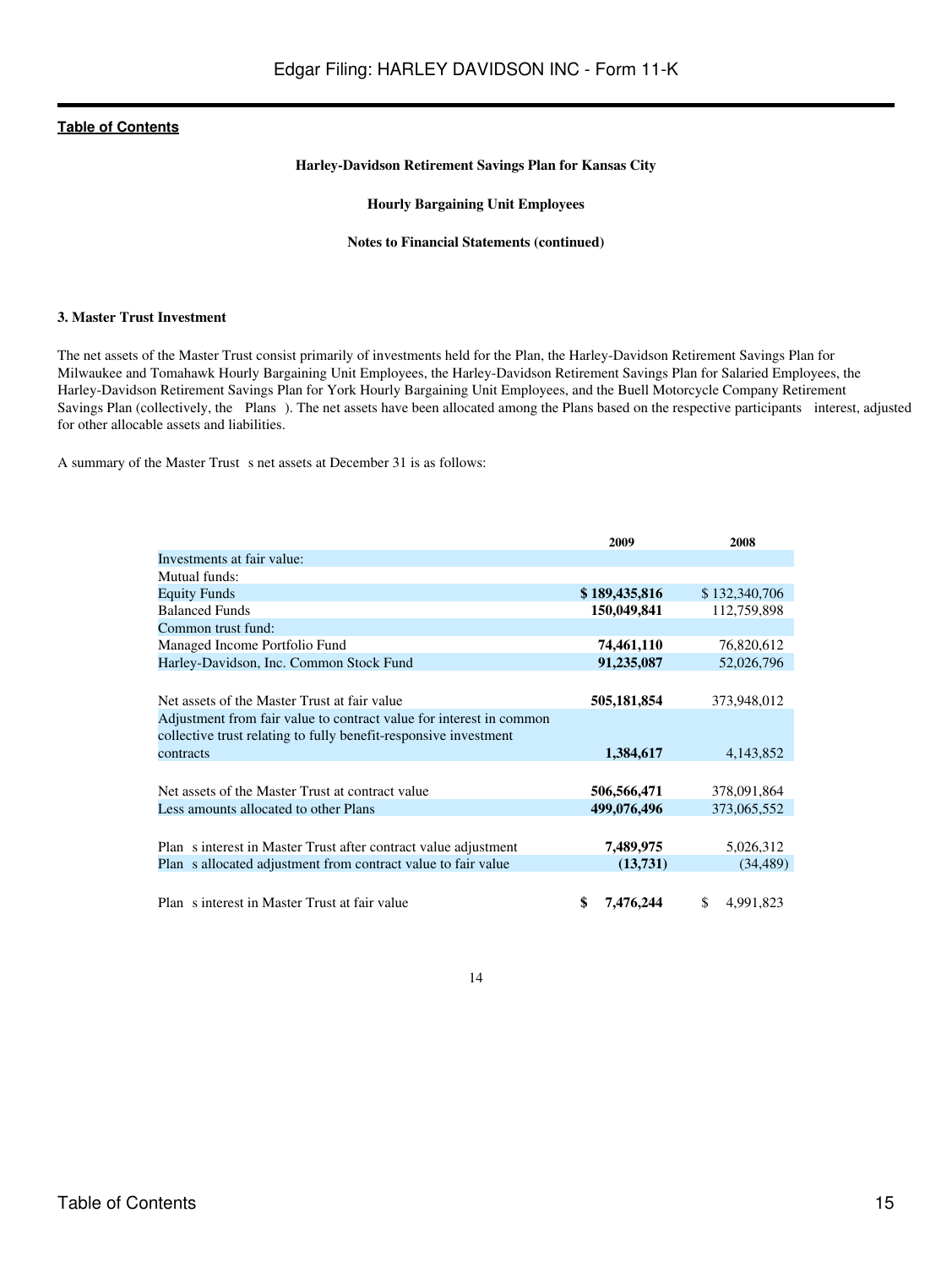#### **Harley-Davidson Retirement Savings Plan for Kansas City**

#### **Hourly Bargaining Unit Employees**

#### **Notes to Financial Statements (continued)**

#### **3. Master Trust Investment (continued)**

The net assets of the Harley-Davidson, Inc. Common Stock Fund consist of the following at December 31:

|                                                           | 2009         | 2008         |
|-----------------------------------------------------------|--------------|--------------|
| Harley-Davidson, Inc. common stock                        | \$90,565,046 | \$51,396,582 |
| Money market fund                                         | 737.610      | 573.548      |
| Other (payable) receivable                                | (67.569)     | 56,666       |
|                                                           |              |              |
| Net assets of the Harley-Davidson, Inc. Common Stock Fund | \$91,235,087 | \$52,026,796 |

At December 31, 2009 and 2008, the Plan s interest in the net assets of the Master Trust was between 1% to 2%.

#### *Fair Value Measurements*

The following is a description of the valuation methodologies used at December 31, 2009 and 2008, for the Master Trust s assets measured at fair value:

*Mutual funds*: Valued at the net asset value of shares held by the Master Trust at year-end.

*Managed Income Portfolio Fund:* Valued at fair value, based on information provided by the issuer of the common trust fund by discounting the related cash flows based on current yields of similar instruments with comparable durations considering the creditworthiness of the issuer of the specific instruments of the fund at year-end (see Note 2).

The fund is designed to deliver safety and stability by preserving principal and accumulating earnings. This fund is primarily invested in guaranteed investment contracts and synthetic investment contracts. Participant-directed redemptions have no restrictions; however, the Plan is required to provide a one-year redemption notice to liquidate its entire share in the fund. The fair value of this fund has been estimated based on the fair value of the underlying investment contracts in the fund as reported by the issuer of the fund. The fair value differs from the contract value. As previously discussed in Note 2, contract value is the relevant measurement attributable to fully benefit-responsive investment contracts because contract value is the amount participants would receive if they were to initiate permitted transactions under the terms of the Plan.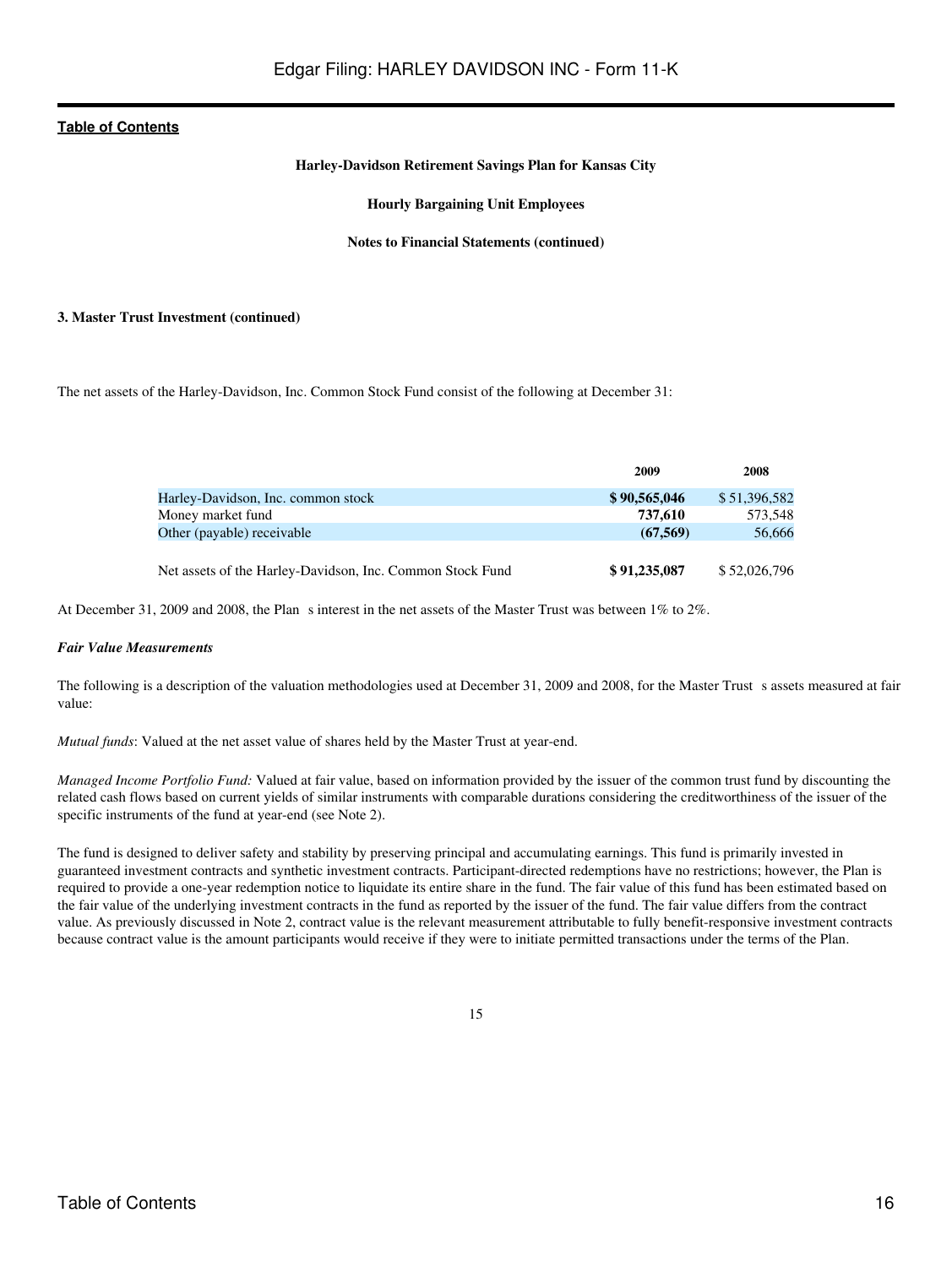#### **Harley-Davidson Retirement Savings Plan for Kansas City**

#### **Hourly Bargaining Unit Employees**

#### **Notes to Financial Statements (continued)**

#### **3. Master Trust Investment (continued)**

*Harley-Davidson, Inc. Common Stock Fund*: The fund is tracked on a unitized basis. The fund consists of Harley-Davidson, Inc. common stock and funds held in the Fidelity Cash Reserves Fund (money market fund) sufficient to meet the fund s daily cash needs and other miscellaneous assets and liabilities. Unitizing the fund allows for daily trades. The fair value of a unit is based on the combined fair value of Harley-Davidson, Inc. common stock (closing price in an active market on which the securities are traded), the net asset value of the money market fund, and other miscellaneous assets and liabilities held by the fund at year-end.

The methods described above may produce a fair value calculation that may not be indicative of net realizable value or reflective of future fair values. Furthermore, while the Plan believes its valuation methods are appropriate and consistent with other market participants, the use of different methodologies or assumptions to determine the fair value of certain financial instruments could result in a different fair value measurement at the reporting date.

The following tables sets forth by level, within the fair value hierarchy, the Master Trust s assets at fair value as of December 31, 2009 and 2008:

#### **Assets at Fair Value as of December 31, 2009**

|                                        | Level 1       | Level 2       | Level 3 | <b>Total</b>  |
|----------------------------------------|---------------|---------------|---------|---------------|
| Mutual funds:                          |               |               |         |               |
| <b>Equity Funds</b>                    | \$189,435,816 | -SS           | S       | \$189,435,816 |
| <b>Balanced Funds</b>                  | 150,049,841   |               |         | 150,049,841   |
| Managed Income Portfolio Fund          |               | 74,461,110    |         | 74,461,110    |
| Harley-Davidson Inc. Common Stock Fund |               | 91,235,087    |         | 91,235,087    |
|                                        |               |               |         |               |
| Total assets at fair value             | \$339,485,657 | \$165,696,197 |         | \$505,181,854 |

#### **Assets at Fair Value as of December 31, 2008**

|                                        | Level          |               |   |               |  |  |
|----------------------------------------|----------------|---------------|---|---------------|--|--|
|                                        | <b>Level 1</b> | Level 2       | 3 | Total         |  |  |
| Mutual funds:                          |                |               |   |               |  |  |
| <b>Equity Funds</b>                    | \$132,340,706  |               |   | \$132,340,706 |  |  |
| <b>Balanced Funds</b>                  | 112,759,898    |               |   | 112,759,898   |  |  |
| Managed Income Portfolio Fund          |                | 76,820,612    |   | 76,820,612    |  |  |
| Harley-Davidson Inc. Common Stock Fund |                | 52,026,796    |   | 52,026,796    |  |  |
|                                        |                |               |   |               |  |  |
| Total assets at fair value             | \$245,100,604  | \$128,847,408 |   | \$373,948,012 |  |  |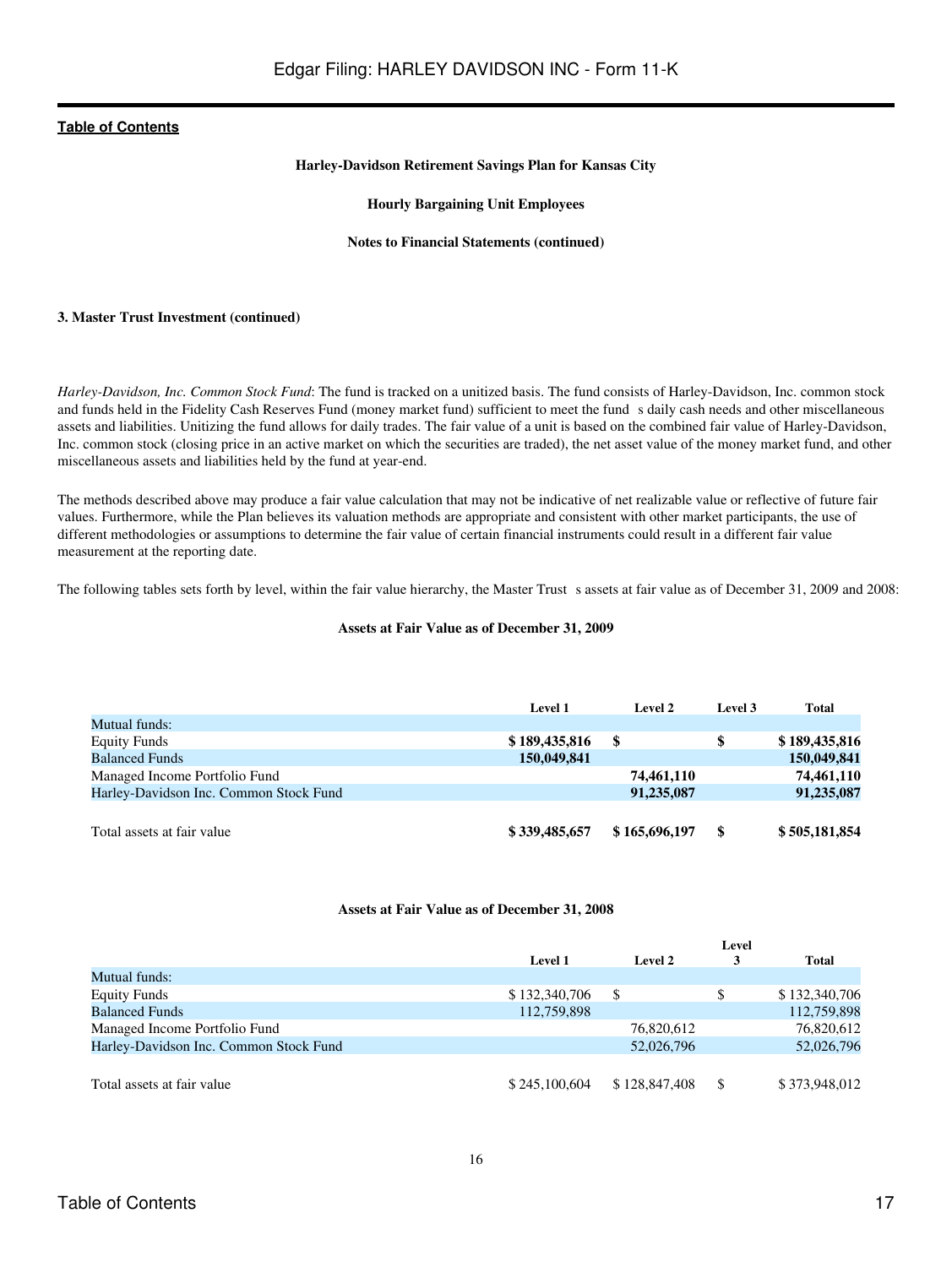#### **Harley-Davidson Retirement Savings Plan for Kansas City**

#### **Hourly Bargaining Unit Employees**

#### **Notes to Financial Statements (continued)**

#### **3. Master Trust Investment (continued)**

#### *Investment Income*

Investment income has been allocated among the Plans based on the respective participants interest, adjusted for other income and losses. Investment income generated by the investments of the Master Trust and the Plans allocated share therein are as follows:

|                                                                 | <b>Year Ended December 31</b> |                   |  |
|-----------------------------------------------------------------|-------------------------------|-------------------|--|
|                                                                 | 2009                          | 2008              |  |
| Interest and dividend income                                    | 8,933,965<br>\$               | 17,498,767<br>\$. |  |
| Net appreciation (depreciation) in fair value of mutual funds   | 74,023,521                    | (155, 852, 408)   |  |
| Net appreciation (depreciation) in fair value of common stock - |                               |                   |  |
| Harley-Davidson, Inc.                                           | 36,585,438                    | (76,790,652)      |  |
|                                                                 |                               |                   |  |
| Investment income (loss) of the Master Trust                    | 119,542,924                   | (215, 144, 293)   |  |
| Less amounts allocated to other Plans                           | (117,689,505)                 | 212,419,766       |  |
|                                                                 |                               |                   |  |
| Master Trust investment income (loss) allocated to the Plan     | \$<br>1,853,419               | S<br>(2,724,527)  |  |

#### **4. Non-Participant-Directed Investments**

Company matching contributions are invested in the Harley-Davidson, Inc. Common Stock Fund. Prior to 2008, these contributions could not be exchanged or directed to any other investment option in the Plan until the participant reached the defined vesting period or the age of 55. In 2008, the Plan was amended to allow for the immediate exchange or redirection of matching contributions to any other investment option in the Plan.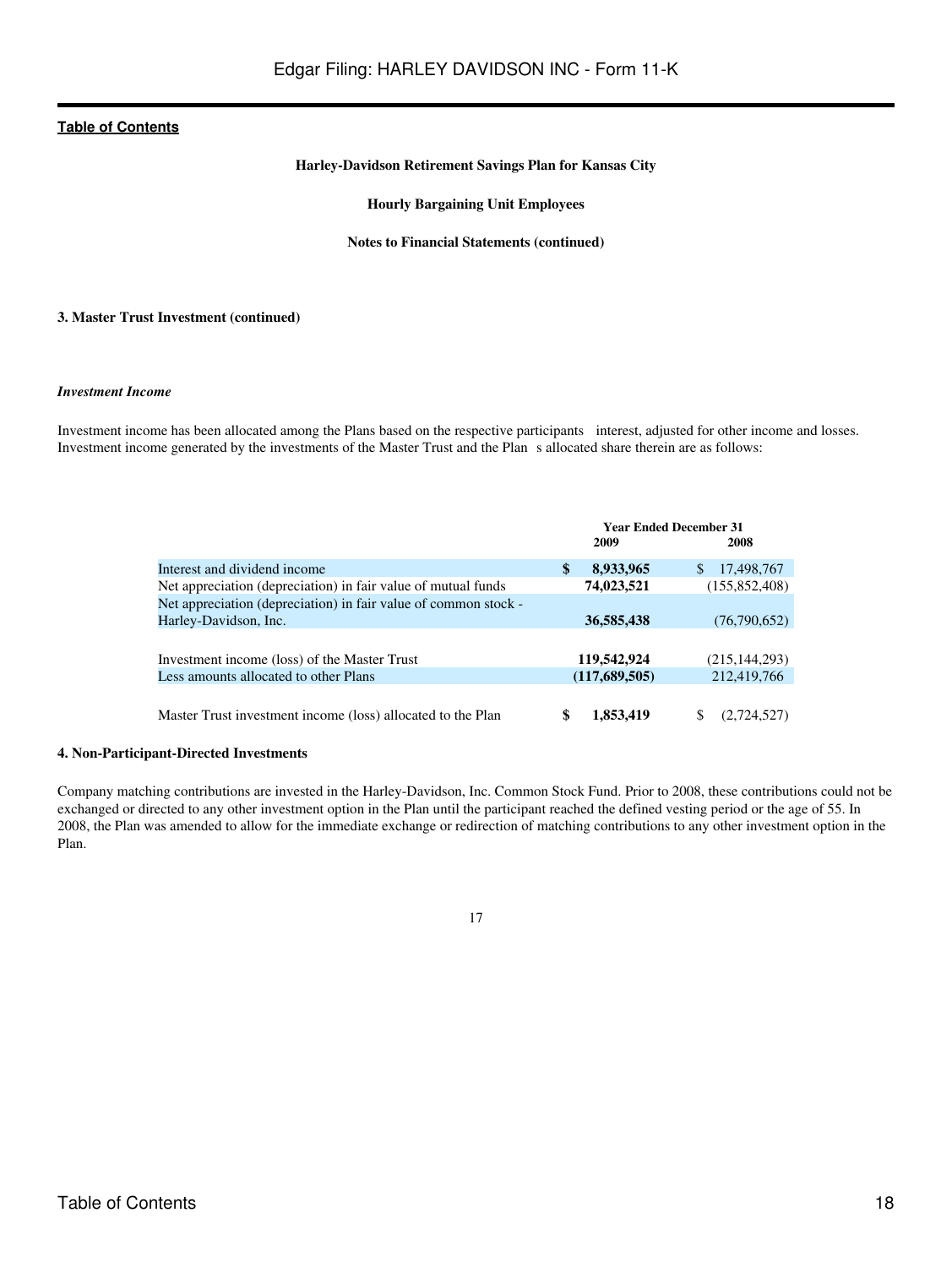#### **Harley-Davidson Retirement Savings Plan for Kansas City**

#### **Hourly Bargaining Unit Employees**

#### **Notes to Financial Statements (continued)**

#### **4. Non-Participant-Directed Investments (continued)**

Information about the assets and the significant components of the changes in assets relating to the Plans investment in the Harley-Davidson, Inc. Common Stock Fund, which includes the participant and non-participant-directed investments, is as follows:

|                                         | December 31 |           |  |
|-----------------------------------------|-------------|-----------|--|
|                                         | 2009        | 2008      |  |
| Investments, at fair value:             |             |           |  |
| Harley-Davidson, Inc. common stock      | \$1,422,151 | \$642,188 |  |
| Money market fund                       | 11,583      | 7.166     |  |
| Company contribution receivable         |             | 189.944   |  |
| Other (payable) receivable              | (1,061)     | 708       |  |
|                                         |             |           |  |
| Harley-Davidson, Inc. Common Stock Fund | \$1,432,673 | \$840,006 |  |

|                                                 | December 31   |              |
|-------------------------------------------------|---------------|--------------|
|                                                 | 2009          | 2008         |
| Changes in fund balance:                        |               |              |
| Contributions                                   | \$<br>127,326 | \$ 332,908   |
| Interest and dividends                          | 27,673        | 47,743       |
| Net depreciation in fair value of common stock  | 546,769       | (875, 276)   |
| Transfers (to) from other investment funds, net | (50, 935)     | 92,904       |
| Benefit payments and withdrawals                | (56,986)      | (13,501)     |
| Administrative expenses                         | (1,180)       | (841)        |
| Net change in fund balance                      | 592,667       | \$ (416,063) |

#### **5. Transactions With Parties in Interest**

Certain Plan investments are shares of mutual funds and units of common collective trust funds managed by Fidelity Investments. Fidelity Investments is the trustee as defined by the Plan and, therefore, these transactions qualify as party-in-interest transactions. Fees for certain administrative expenses are generally paid by the Company. The Master Trust also holds investments in Harley-Davidson, Inc. common stock.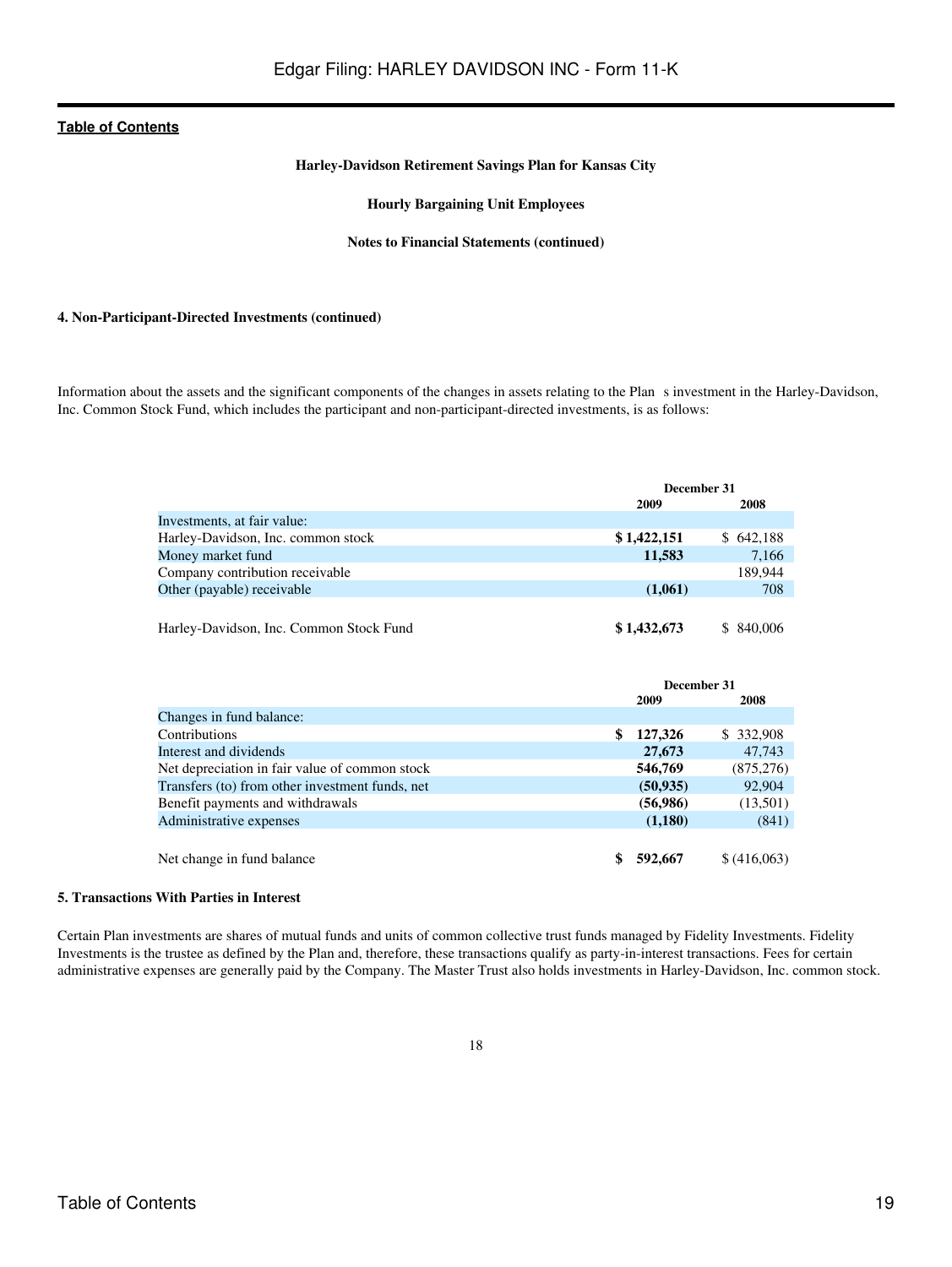#### **Harley-Davidson Retirement Savings Plan for Kansas City**

#### **Hourly Bargaining Unit Employees**

#### **Notes to Financial Statements (continued)**

#### **6. Plan Termination**

Although it has not expressed any intent to do so, the Company has the right under the Plan to terminate the Plan subject to the provisions of ERISA and the union bargaining agreement. In the event of plan termination, participants will become fully vested in their accounts.

#### **7. Income Tax Status**

The Plan received a determination letter from the Internal Revenue Service dated April 5, 2001, stating that the Plan is qualified under Section 401(a) of the Code and, therefore, the related trust is exempt from taxation. Subsequent to the issuance of the determination letter, the Plan was amended. Once qualified, the Plan is required to operate in conformity with the Code to maintain its qualification. The plan administrator believes the Plan is being operated in compliance with the applicable requirements of the Code and, therefore, believes that the Plan, as amended, is qualified and the related trust is tax-exempt.

#### **8. Legal Matters**

On August 25, 2005, a class action lawsuit alleging violations of ERISA was filed in the United States District Court for the Eastern District of Wisconsin. On October 2, 2006, the ERISA plaintiff filed an Amended Class Action Complaint, which named the Company, the Harley-Davidson Motor Company Retirement Plans Committee, the Company s Leadership and Strategy Council, and certain current or former Company officers or employees as defendants. In general, the ERISA complaint included factual allegations similar to those in shareholder class action lawsuits that Harley-Davidson, Inc. has disclosed in its publicly available filings (that include complaints that allege securities law violations) and alleged on behalf of participants in certain Harley-Davidson retirement savings plans that the plan fiduciaries breached their ERISA fiduciary duties. On December 18, 2006, the defendants filed a motion to dismiss the ERISA complaint. On October 8, 2009, the judge granted defendants motion to dismiss, and the clerk of court entered judgment dismissing the class action lawsuit. No appeal was taken from the final judgment, and the dismissal of the action is now final.

<sup>19</sup>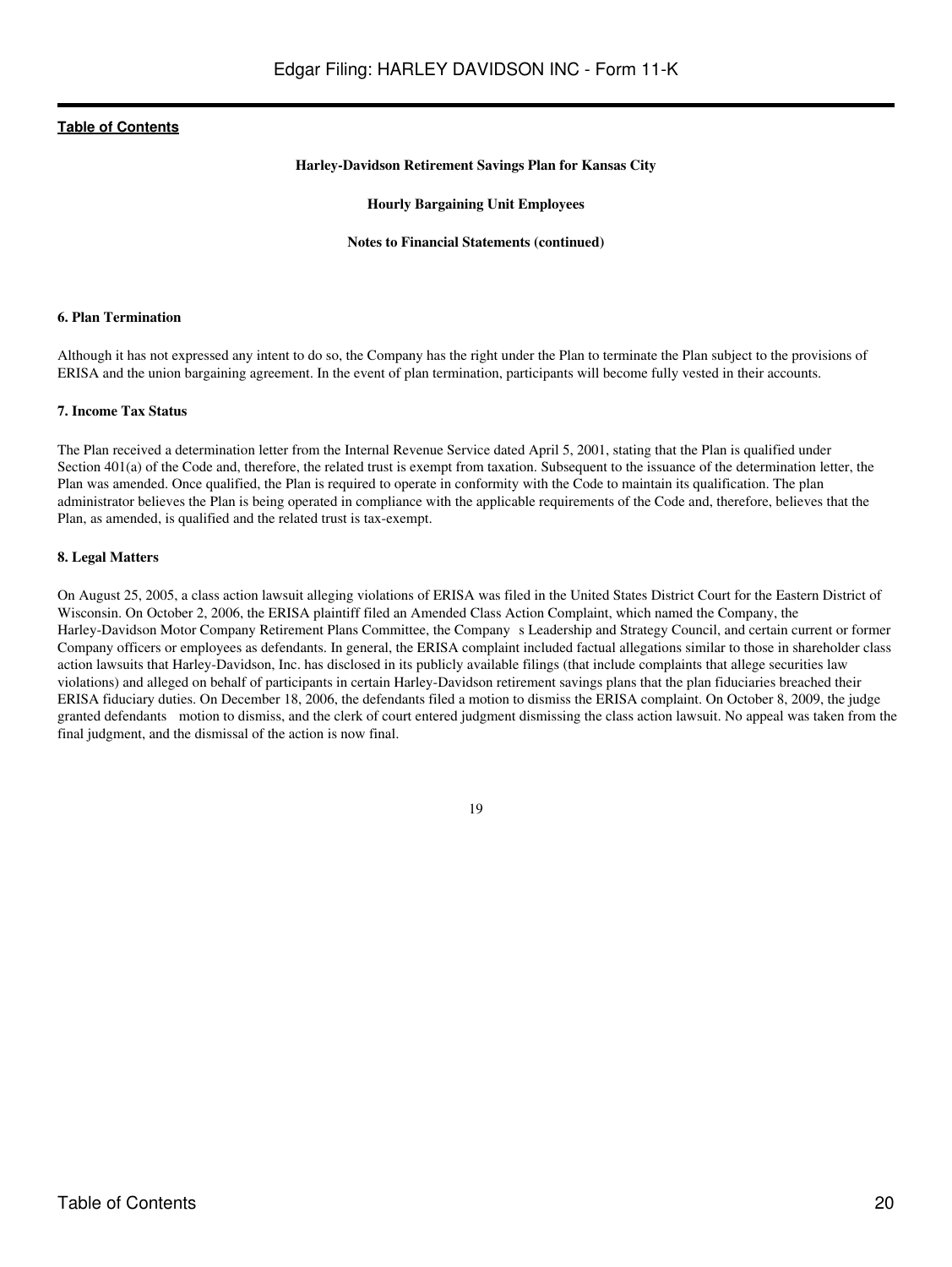# **Harley-Davidson Retirement Savings Plan for Kansas City**

# **Hourly Bargaining Unit Employees**

#### **Notes to Financial Statements (continued)**

### **9. Reconciliation to Form 5500**

The following is a reconciliation of assets available for benefits reported in the financial statements to the assets reported on the 2009 Form 5500 Schedule H, Part I:

|                                                                        | December 31 |             |
|------------------------------------------------------------------------|-------------|-------------|
|                                                                        | 2009        | 2008        |
| Assets available for benefits reported in the financial statements     | \$8,090,813 | \$5,726,391 |
| Adjustment to fair value from contract value for interest in           |             |             |
| Harley-Davidson Retirement Savings Plan Master Trust relating to fully |             |             |
| benefit-responsive investment contracts                                | (13,731)    | (34.489)    |
|                                                                        |             |             |
| Assets reported on the Form 5500                                       | \$8,077,082 | \$5,691,902 |

The following is a reconciliation of total additions to the Plan s assets reported in the financial statements to the total income reported on the 2009 Form 5500 Schedule H, Part II:

|                                                                              | <b>Year Ended</b><br>December 31<br>2009 |
|------------------------------------------------------------------------------|------------------------------------------|
| Total additions reported in the financial statements                         | \$2,716,597                              |
| Add: December 31, 2008, adjustment to fair value from contract value for     |                                          |
| interest in Harley-Davidson Retirement Savings Plan Master Trust relating to |                                          |
| fully benefit-responsive investment contracts                                | 34,489                                   |
| Less: December 31, 2009, adjustment to fair value from contract value for    |                                          |
| interest in Harley-Davidson Retirement Savings Plan Master Trust relating to |                                          |
| fully benefit-responsive investment contracts                                | (13,731)                                 |
|                                                                              |                                          |
| Total income reported on Form 5500                                           | \$2.737.355                              |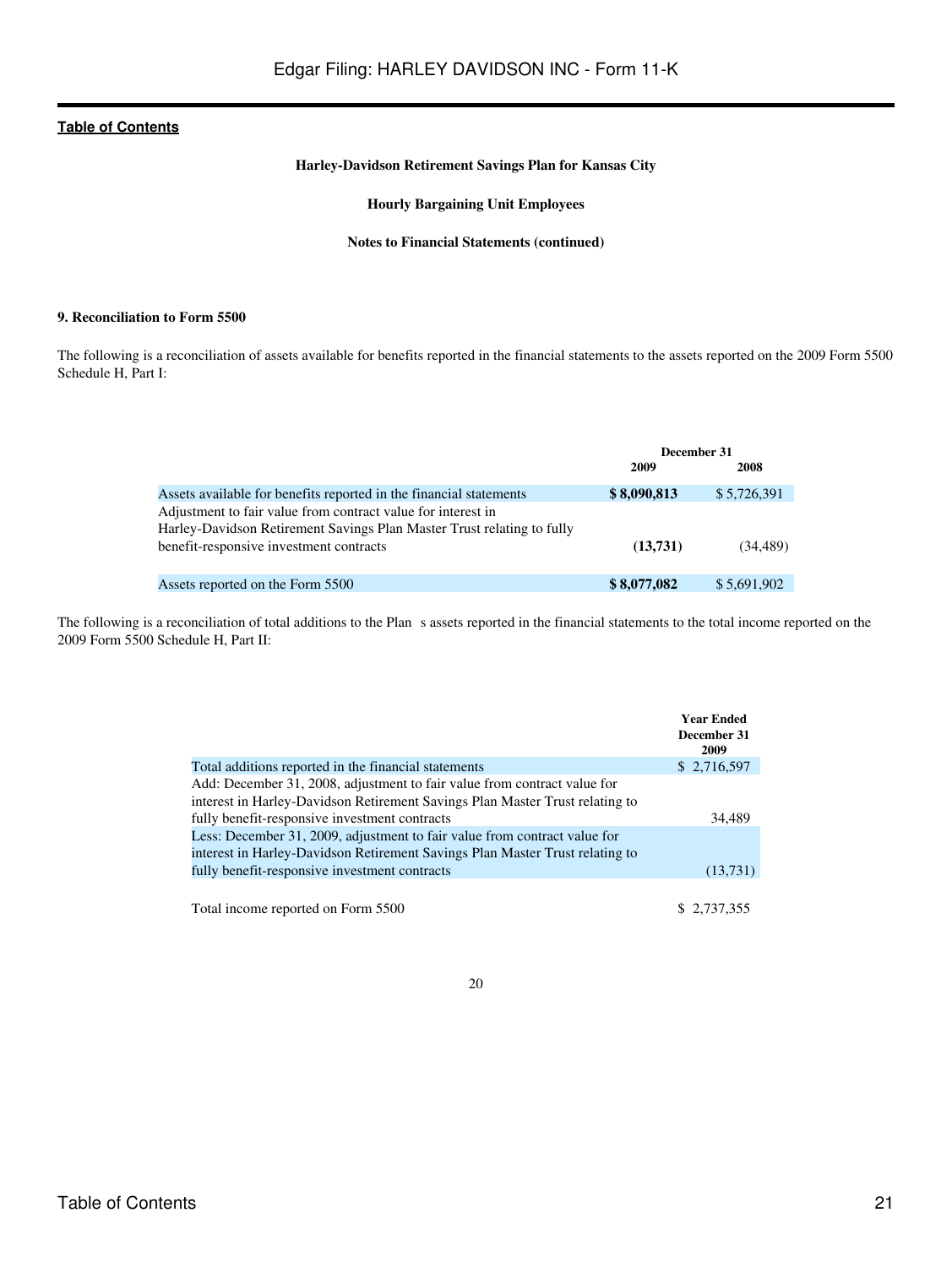<span id="page-21-0"></span>**Supplemental Schedule**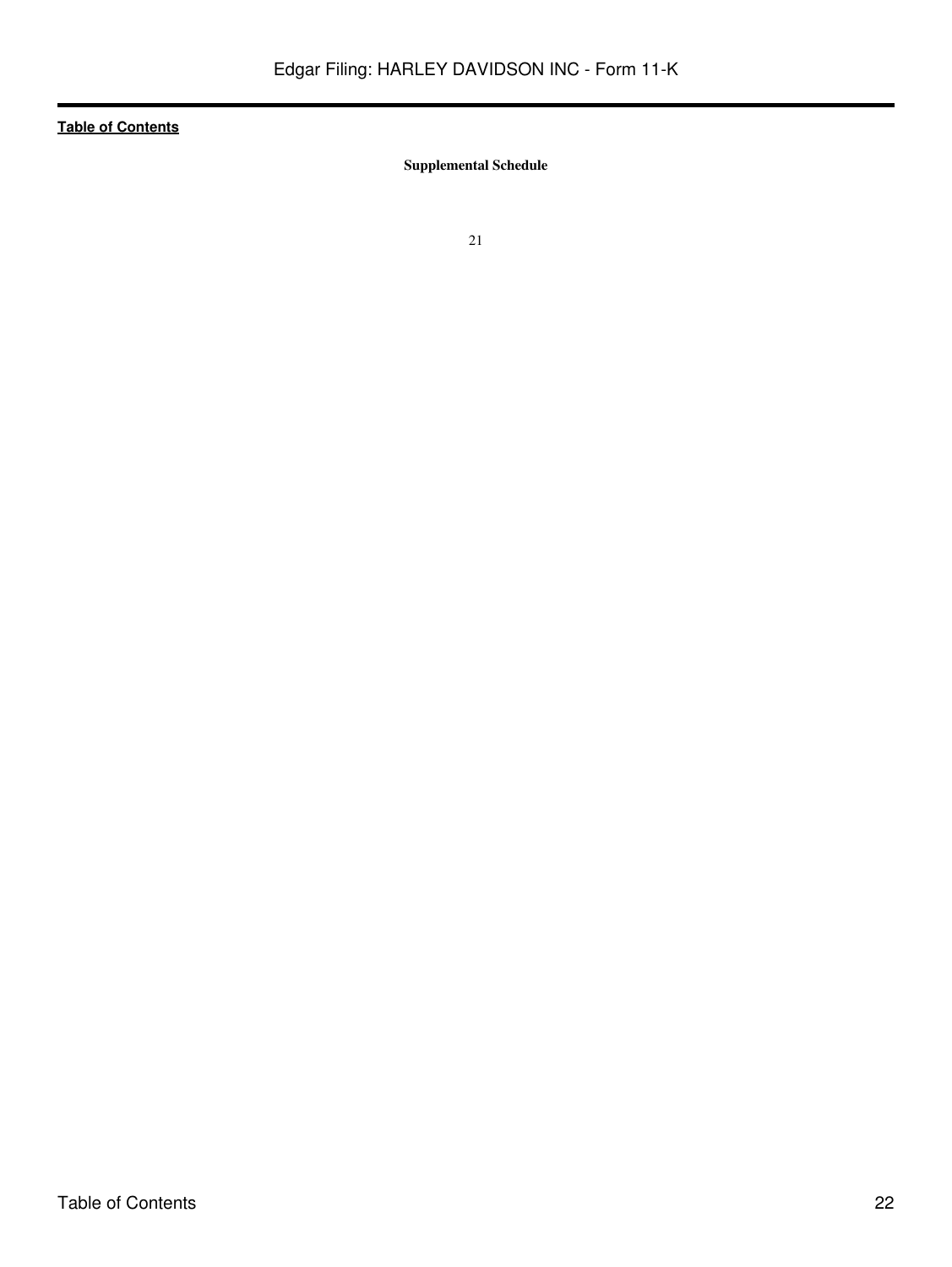# **Harley-Davidson Retirement Savings Plan for Kansas City**

**Hourly Bargaining Unit Employees**

**Schedule H, Line 4i Schedule of Assets**

**(Held at End of Year)**

# **EIN #39-1805420 Plan #006**

**December 31, 2009**

<span id="page-22-0"></span>

| <b>Identity of Issue,</b> | <b>Description of Investment, Including</b>                                                                                                                             |                  |
|---------------------------|-------------------------------------------------------------------------------------------------------------------------------------------------------------------------|------------------|
| Borrower, Lessor,         | <b>Maturity Date, Rate of Interest,</b>                                                                                                                                 |                  |
| or Similar Party          | <b>Collateral, Par, or Maturity Value</b>                                                                                                                               | Current<br>Value |
| * Plan participants       | Participant loans with interest rates ranging from 4.25% to 9.50%, with various maturities through<br>2019. Collateralized by applicable participants account balances. | \$600.838        |

\* Represents a party in interest.